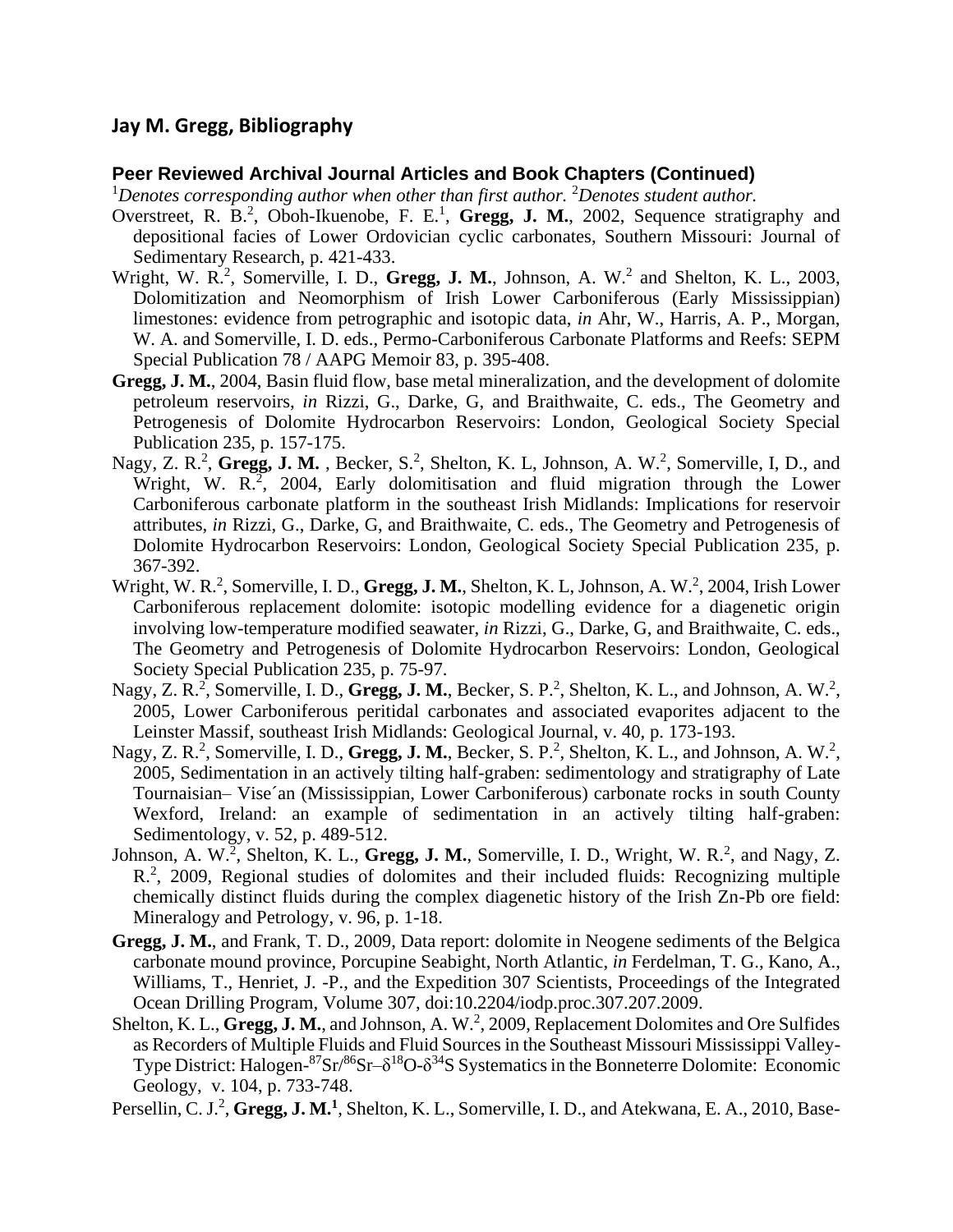Metal sulfide mineralization in Lower Carboniferous strata, northwest Ireland: Exploration and Mining Geology Journal, v. 19, p. 35-54.

- Shelton, K. L., Beasley, J. M.<sup>2</sup>, Gregg, J. M., Appold, M. S., Crowley, S. F., Hendry, J. P., and Somerville, I. P., 2011, Evolution of a Carboniferous carbonate-hosted sphalerite breccia deposit, Isle of Man: *Mineralium Deposita*, v. 46, p. 859-880.
- **Gregg, J. M.**, and Shelton, K. L., 2012, Mississippi Valley-type mineralization and ore deposits in the Cambrian – Ordovician Great American Carbonate Bank, *in* Derby, J. R., Fritz, R. D., Longacre, S. A., Morgan, W. A., and Sternbach, C. A., eds., The great American carbonate bank: The geology and economic resources of the Cambrian – Ordovician Sauk megasequence of Laurentia: American Association of Petroleum Geologists Memoir 98, p. 163-186.
- Palmer, J., Thompson, T. L., Seeger, C., Miller, J. F., and **Gregg, J. M.**, 2012, The Sauk Sequence from the Reelfoot Rift to Southwestern Missouri, *in* Derby, J. R., Fritz, R. D., Longacre, S. A., Morgan, W. A., and Sternbach, C. A., eds., The great American carbonate bank: The geology and economic resources of the Cambrian – Ordovician Sauk megasequence of Laurentia: American Association of Petroleum Geologists Memoir 98, 1013-1030.
- Hendry, J. P., **Gregg, J. M.**, Shelton, K. L., Somerville, I. P., and Crowley, S. F., 2015, Origin, characteristics and distribution of fault and fracture related dolomitisation: Insights from Lower Carboniferous carbonates, Isle of Man, UK: Sedimentology, v. 62, p 717-752.
- **Gregg, J. M.**, Bish, D. L., Kaczmarek, S. E., and Machel, H. G., 2015, Mineralogy, nucleation and growth of dolomite in the laboratory and sedimentary environment: A review: Sedimentology, v.62, p. 1749-1769.
- Yang, Y. Q., Qiu, L. W., **Gregg, J.**, Shi, Z., and Yu, K. H., 2016, Formation of fine crystalline dolomites in lacustrine carbonates of the Eocene Sikou Depression, Bohai Bay Basin, East China: Petroleum Science, v. 13, 642-656, DOI 10.1007/s12182-016-0128-z.
- Yang, Y. Q., Qiu, L. W., **Gregg, J. M.**, Liu, K., 2017, Characterization of lacustrine carbonate reservoirs in the Eocene Sikou Sag, Bohai Bay Basin, East China: Carbonates and Evaporites, v.32, p. 75-93, DOI 10.1007/s13146-016-0301-x.
- Kaczmarek, S. E., **Gregg, J. M.**, Bish, D. L., Machel, H. G., and Fouke, B. W., 2017, Dolomite, very-high magnesium calcite, and microbes – implications for the microbial model of dolomitization, in MacNeil, A. J., Lonnee, J., Wood, R., McIlreath, I., Characterization and Modeling of Carbonates– Mountjoy Symposium 1: SEPM Special Publication 109, p. 7-20, DOI 10.2110/sepmsp .109. 01.
- Schiffbauer, J. D., Huntley, J. W., Fike, D. A., Jeffrey, M. J.<sup>2</sup>, Gregg, J. M., and Shelton, K. L., 2017, Decoupling biogeochemical records, extinction, and environmental change during the Cambrian SPICE event: Science Advances, v. 3, e1602158.
- Lukoczki, G.<sup>2</sup>, Haas, J., Gregg, J. M., Machel, H. G., Kele, S., John, C. M., 2019, Multi-phase dolomitization and recrystallization of Middle Triassic shallow marine-peritidal carbonates from the Mecsek Mts. (SW Hungary), as inferred from petrography, carbon, oxygen, strontium and clumped isotope data: Marine and Petroleum Geology, v. 101, 440-458, doi.org/10.1016/j.marpetgeo.2018.12. 004.
- Shelton, K. L., Hendry, J. P., Gregg, J. M., Truesdale, J. P.<sup>2</sup>, and Somerville, I. D., 2019, Fluid circulation and fault-fracture – related diagenesis in Mississippian syn-rift carbonate rocks on the northeast margin of the metaliferous Dublin Basin, Ireland: Journal of Sedimentary Research, v. 89, p. 508-536, DOI: http://dx.doi.org/10.2110/jsr.2019.31.
- Unrast, M. A.<sup>2</sup>, Puckette, J. O., Gregg, J. M., Somerville, I. P., 2019, Tournaisian (Mississippian) carbonate mounds in the Ozark Region, North America and Ireland a comparison: *in* Grammer, G. M., Gregg, J. M., Puckette, J. O., Jaiswal, P., Mazzullo, S. J., Pranter, M., and Goldstein, R. H., eds., Mississippian Reservoirs of the Midcontinent: American Association of Petroleum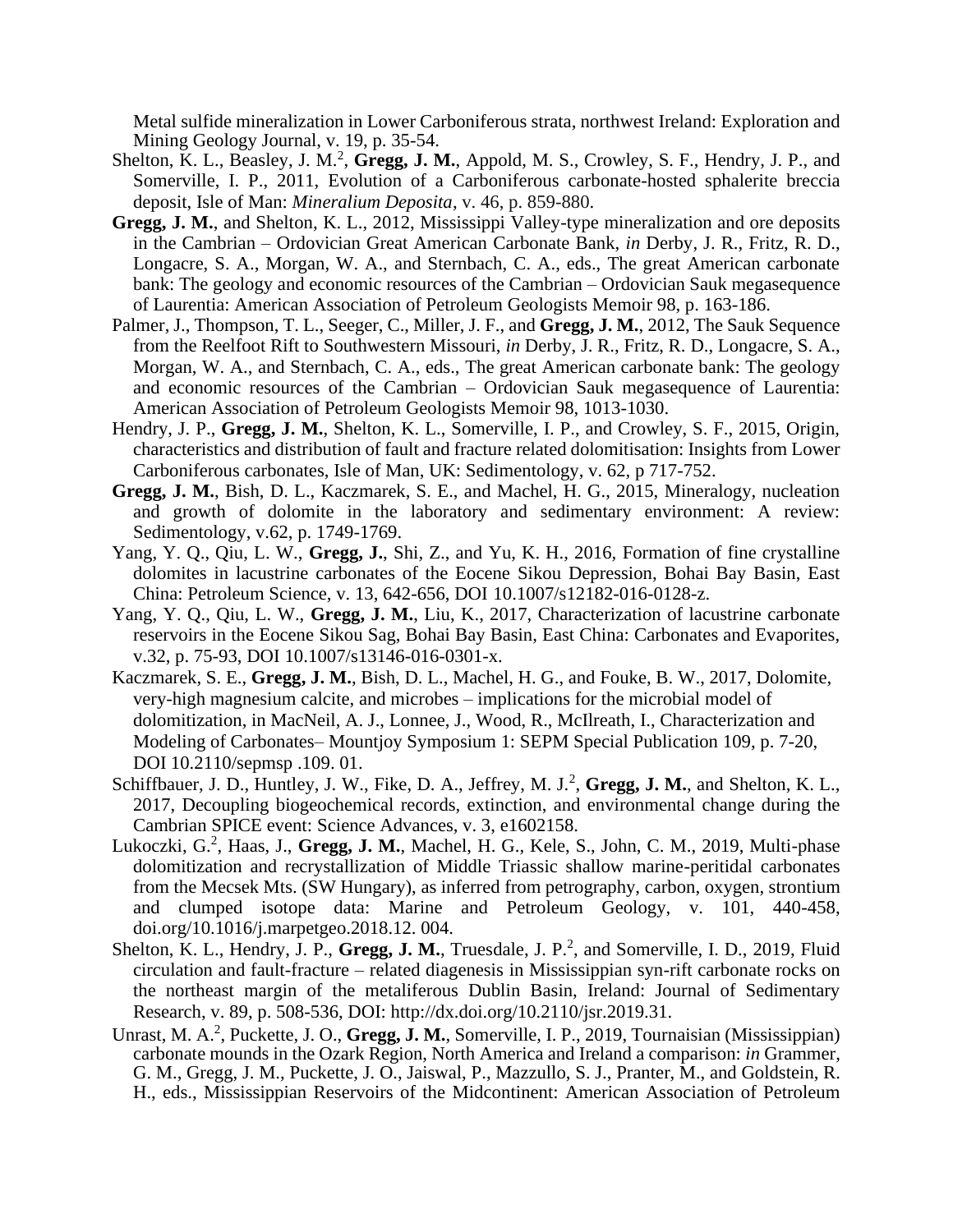Geologists Memoir 122, p. 151-178, DOI 10.1306/13632146M1162874.

- Mohammadi, S.<sup>2</sup>, Gregg, J. M., Shelton, K. L., Appold, M. S., and Puckette, J. O., 2019, Influence of late diagenetic fluids on Mississippian carbonate rocks on the Cherokee–Ozark Platform, Northeast Oklahoma, Northwest Arkansas, Southwest Missouri, and Southeast Kansas: *in*  Grammer, G. M., Gregg, J. M., Puckette, J. O., Jaiswal, P., Mazzullo, S. J., Pranter, M., and Goldstein, R. H., eds., Mississippian Reservoirs of the Midcontinent: American Association of Petroleum Geologists Memoir 122, p. 325-352, DOI 10.1306/13632154M1163791.
- Mohammadi, S.<sup>2</sup>, Ewald, T. A.<sup>2</sup>, Gregg, J. M., Shelton, K. L., 2019, Diagenesis of Mississippian carbonate rocks in north-central Oklahoma, USA, *in* Grammer, G. M., Gregg, J. M., Puckette, J. O., Jaiswal, P., Mazzullo, S. J., Pranter, M., and Goldstein, R. H., eds., Mississippian Reservoirs of the Midcontinent: American Association of Petroleum Geologists Memoir 122, p. 353-378, DOI 10.1306/13632150M1163698.
- Jaiswal, P., Gregg, J. M., Parks, S.<sup>2</sup>, Holman, R.<sup>2</sup>, Mohammadi, S.<sup>2</sup>, and Grammer, G. M., 2019, Fault/Fracture "Hydrothermal" Carbonate Reservoirs: A Potential Mississippian Play on the Southern Midcontinent: *in* Grammer, G. M., Gregg, J. M., Puckette, J. O., Jaiswal, P., Mazzullo, S. J., Pranter, M., and Goldstein, R. H., eds., Mississippian Reservoirs of the Midcontinent: American Association of Petroleum Geologists Memoir 122, p. 513-525, DOI 10.1306/13632161M1163366.
- Lukoczki, G.<sup>2</sup>, Haas, J., Gregg, J. M., Machel, H. G., Kele, S., and John, C. M., 2020, Early dolomitization and partial burial recrystallization: a case study of Middle Triassic peritidal dolomites in the Villány Hills (SW Hungary) using petrography, carbon, oxygen, strontium and clumped isotope data: International Journal of Earth Sciences, v. 109, p. 1051-1070, DOI.org/10.1007/s00531-020-01851-7.
- Silva, C.<sup>2</sup>, Smith, B. J.<sup>2</sup>, Ray, J. T.<sup>2</sup>, Derby, J. R., and Gregg, J. M.<sup>1</sup>, 2020, Diagenesis of Hunton Group Carbonates (Silurian) West Carney Field, Logan and Lincoln Counties, Oklahoma, U.S.A.: Midcontinent Geoscience, v. 1, p. 30-52.
- Dunseith, R. F.<sup>2</sup>, Gregg, J. M.<sup>1</sup>, Grammer, G. M., 2021, Fluid histories of Middle Ordovician fault–fracture hydrothermal dolomite oil fields in the southern Michigan Basin, U.S.A.: Journal of Sedimentary research, v. 91, p. 1067-1092. DOI: 10.2110/jsr.2020.170

#### **Guidebooks, Proceedings, Extended Abstracts, and Other (Peer reviewed as noted)**

<sup>1</sup>*Denotes corresponding author when other than first author.* <sup>2</sup>*Denotes student author.*

- Gregg, J. M.<sup>2</sup>, 1975, Geology of the oil shales in the Piceance basin, *in*, Johnson, K. S., instructor, Energy Fuels Field Course and Workshop: Grand Junction, CO, University of Oklahoma, p. 19- 29.
- Gregg, J. M.<sup>2</sup>, and Sibley, D. F., 1983, Xenotopic dolomite texture Implications for dolomite neomorphism and late diagenetic dolomitization in the Galena Group (Ordovician) Wisconsin and Iowa, *in* Delgado, D. J., ed., Ordovician Galena Group of the Upper Mississippi Valley - Deposition, Diagenesis, and Paleoecology: Guidebook for the 13th Annual Field Conference, Great Lakes Section SEPM, p. G1-G15. *(Peer reviewed)*
- Gregg, J. M.<sup>2</sup>, 1983, On the formation and occurrence of saddle dolomite discussion: Journal of Sedimentary Petrology, v. 53, p. 1025-1026.
- **Gregg, J. M.**, and Sibley, D. F., 1986, Epigenetic dolomitization and the origin of xenotopic dolomite texture-reply: Journal of Sedimentary Petrology, v. 56, p. 735-736.
- Gerdemann, P. E., and **Gregg, J. M.**, 1986, Field trip to the Upper Cambrian Lamotte, Bonneterre, and Davis Formations, St. Francois Mts. area, Missouri, *in* Society of Economic Geologists in conjunction with the 1986 Annual Meeting of the Geological Society of America, Sediment-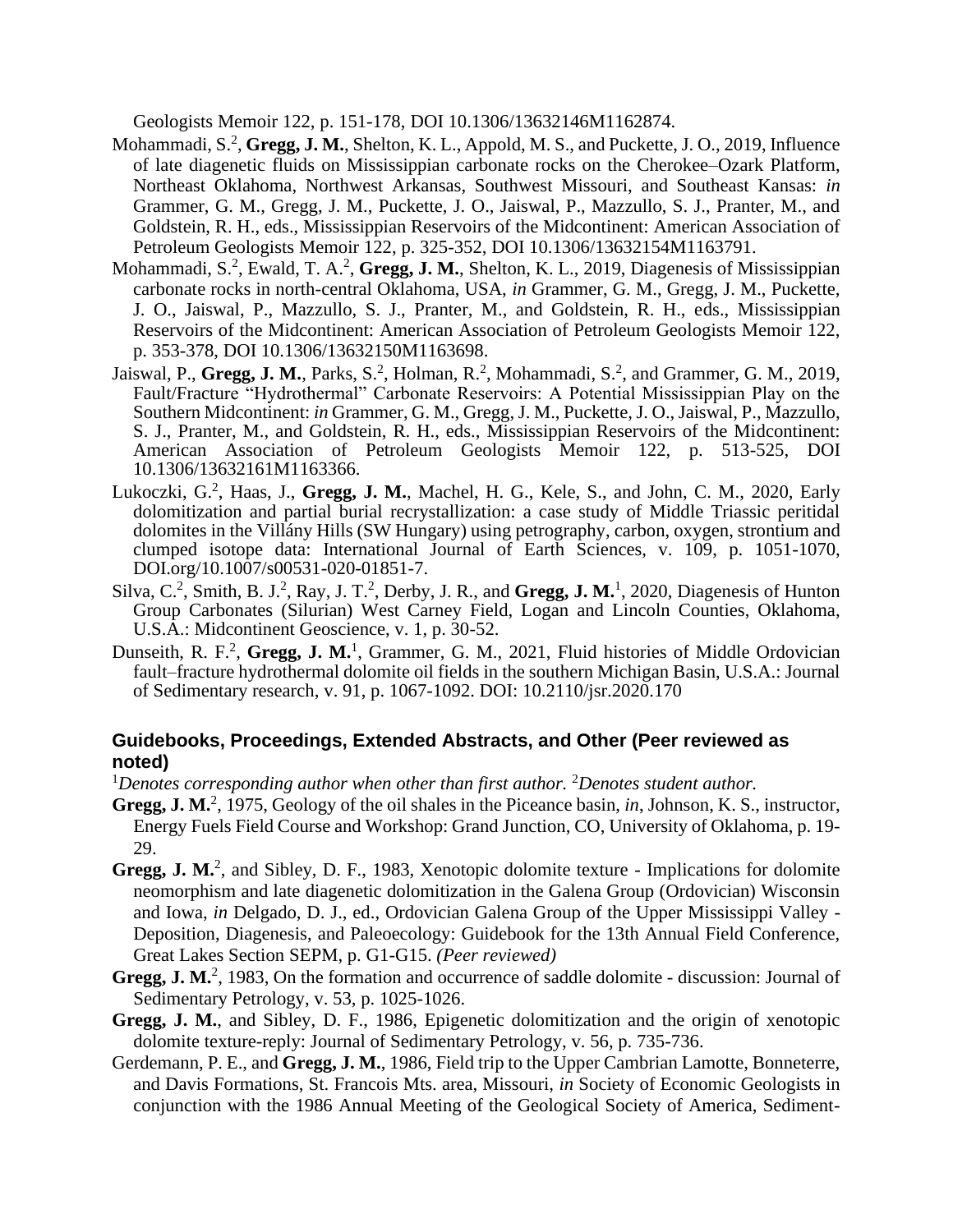Hosted Pb-Zn-Ba Deposits of the Midcontinent, Pre-meeting Field Trip No. 1: Missouri Department of Natural Resources Division of Geology and Land Survey, p. 37-49. *Reprinted in* Hagni, R. D., 1989, Mississippi Valley-type mineralization of the Viburnum trend, Missouri: Society of Economic Geologists, Guidebook Series, v. 5, p. 132-140.

- Gerdemann, P. E., and **Gregg, J. M.**, 1986, Sedimentary facies in the Bonneterre Formation (Cambrian), southeast Missouri and their relationship to ore distribution, *in* Society of Economic Geologists in conjunction with the 1986 Annual Meeting of the Geological Society of America, Sediment-Hosted Pb-Zn-Ba Deposits of the Midcontinent, Pre-meeting Field Trip No. 1: Missouri Department of Natural Resources Division of Geology and Land Survey, p. 37- 49. *(Peer reviewed)*
- **Gregg, J. M.**, and Hagni, R. D., 1986, The use of cathodoluminescence microscopy to reveal hidden crystal faces in gangue dolomite cements, Viburnum Trend, southeast Missouri, *in*  Hagni, R. D., ed., Process Mineralogy VI, Applications to Precious Metals Deposits, Industrial Minerals, Coal, Liberation, Mineral Processing, Agglomeration, Metallurgical Products, and Refractories, with Special Emphasis on Cathodoluminescence Microscopy: The Metallurgical Society, Warrendale, PA, p. 89- 102.
- **Gregg, J. M.**, Palmer, J. R., and Kurtz, V. E., 1989, Field trip stop descriptions, *in* Gregg, J. M., Palmer, J. R., and Kurtz, V. E., eds., Field Guide to the Upper Cambrian of southeastern Missouri: Stratigraphy, sedimentology, and economic geology: University of Missouri-Rolla, p. 117-124.
- Gerdemann, P. E., and **Gregg, J. M.**, 1989, Field trip guide to the Upper Cambrian Lamotte, Bonneterre, and Davis Formations, St. Francois Mts. area, Missouri, *in* Baxter, J. W., Kisvarsanyi, E. B., and Hagni, R. D., leaders, Precambrian and Paleozoic Geology and Ore Deposits in the Midcontinent Region, 28th International Geological Congress Field Trip Guidebook T147: American Geophysical Union, Washington D.C., p. 64-68.
- **Gregg, J. M.**, and Gerdemann, P. E., 1989, Sedimentary facies, diagenesis, and ore distribution in the Bonneterre Formation (Cambrian), southeast Missouri, *in* Gregg, J. M., Palmer, J. R., and Kurtz, V. E., eds., Field Guide to the Upper Cambrian of southeastern Missouri: Stratigraphy, sedimentology, and economic geology: University of Missouri-Rolla, p. 43-55. *Reprinted in*  Hagni, R. D., 1989, Mississippi Valley-type mineralization of the Viburnum trend, Missouri: Society of Economic Geologists, Guidebook Series, v. 5, p. 141-154. *(Peer reviewed)*
- Burstein, I. B.<sup>2</sup>, Shelton, K. L., Gregg, J. M., and Hagni, R. D., 1993, Complex multiple ore fluids in the world class Southeast Missouri Pb-Zn-Cu MVT deposits: Sulfur isotope evidence, *in*  Shelton, K. L., and Hagni, R. D., eds., Mineralogy and geochemistry of MVT deposits: Rolla, MO, University of Missouri-Rolla, p. 1-16.
- Furman, F. C.<sup>2</sup>, Woody, R. E.<sup>2</sup>, Rasberry, M. A.<sup>2</sup>, Keller, D. J.<sup>2</sup>, and Gregg, J. M., 1993, Carbonate and evaporite mineralogy of Holocene (<1900 RCYBP) sediments at Salt Pond, San Salvador Island, Bahamas: Preliminary study, *in* White, B., Proceedings of the Sixth Symposium on the Geology of the Bahamas, p. 47-54. *(Peer reviewed)*
- Gregg, J. M., Shelton, K. L., Keller, T. J.<sup>2</sup>, Palmer, J. R., 1993, Petrology, geochemistry, and fluid/rock interactions in Cambro-Ordovician carbonates from the Reelfoot Rift: Initial findings, *in* Shelton, K. L., and Hagni, R. D., eds., Mineralogy and geochemistry of MVT deposits: Rolla, MO, University of Missouri-Rolla, p. 73-86.
- Shelton, K. L., Bauer, R. M.<sup>2</sup>, and Gregg, J. M., 1993, Fluid inclusion studies on regionally extensive epigenetic dolomites in southeastern Missouri: Reply: Geological Society of America Bulletin, v. 105, p. 972-978.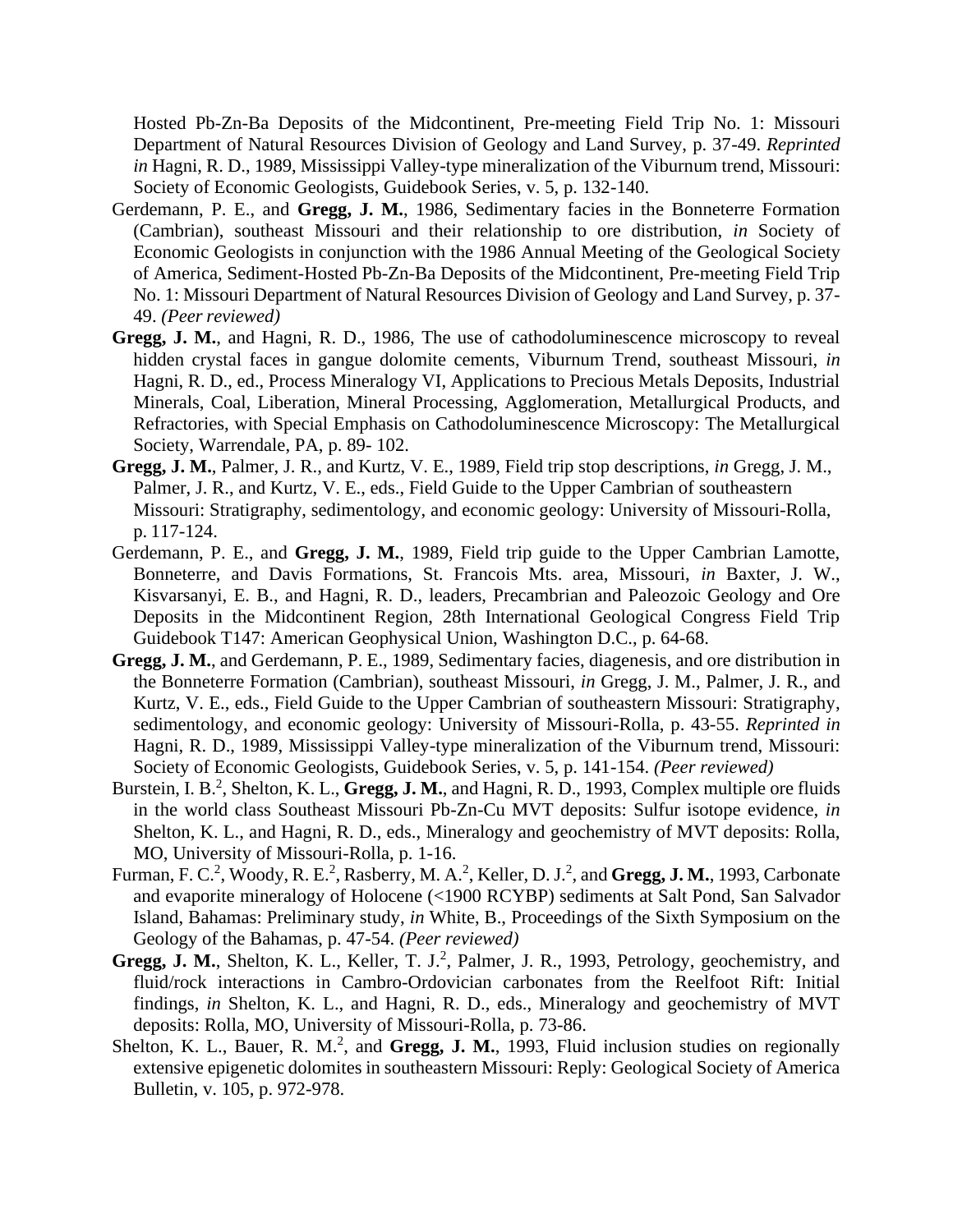- Shelton, K. L., Burstein, I. B.<sup>2</sup>, Gregg, J. M., Hagni, R. D., 1993, In the absence of a regional thermal gradient, does the Viburnum Trend fit into a common regional hydrologic flow model with other Ozark region MVT deposits? *in* Shelton, K. L., and Hagni, R. D., eds., Mineralogy and geochemistry of MVT deposits: Rolla, MO, University of Missouri-Rolla, p. 17-30.
- Furman, F. C.<sup>2</sup>, Ablin, V. C.<sup>2</sup>, Moore, R. E., and Gregg, J. M., 1995, The influence of dolomite genesis on sinterability, *in* Hagni, R. D., ed., Process Mineralogy XIII: Applications to beneficiation problems, pyrometallurgical products, advanced mineralogical techniques, precious metals, environmental concerns, ceramic materials, hydrometallurgy, and minerals exploration: The Minerals, Metals, & Materials Society (TMS), p. 287-305. *(Peer reviewed)*
- Furman, F. C.<sup>2</sup>, Gregg, J. M., Jones, H. D., Kesler, S. E., and Shelton, K. L., 1995, Thermochemical sulfate reduction origin of east Tennessee Knox Mississippi Valley-type sulfur, Society of Economic Geologists International Field Conference on Carbonate-Hosted Lead-Zinc Deposits, St. Louis, MO, Extended Abstract Volume, p. 90-92.
- Furman, F. C.<sup>2</sup>, Gregg, J. M., Jones, H. D., Kesler, S. E., Shelton, K. L., and Sassen, R., 1995, Source and evolution of Tennessee and Kentucky Mississippi Valley-type sulfur, Society of Economic Geologists International Field Conference on Carbonate-Hosted Lead-Zinc Deposits, St. Louis, MO, Extended Abstract Volume, p. 93-95.
- He, Z.<sup>2</sup>, Gregg, J. M.<sup>1</sup>, Shelton, K. L., and Palmer, J. R., 1995, Carbon and oxygen isotope systematics of sedimentary facies and epigenetic carbonate cements of Cambro-Ordovician rocks of southern Missouri: Implications for origin of regional Mississippi Valley-type mineralization: Society of Economic Geologists International Field Conference on Carbonate-Hosted Lead-Zinc Deposits, St. Louis, MO, Extended Abstract Volume, p. 131-132.
- Seeger, C. M., and **Gregg, J. M.**, 1995, Geology and mineralization in the St. Francois Terrane (Proterozoic) and Bonneterre Dolomite (Cambrian), southeast Missouri, *in* Misra, K. C., ed., Carbonate-hosted lead-zinc-fluorite-barite deposits of North America: Society of Economic Geologists, Guidebook Series, v., p. 136-151.
- Seeger, C. M., and **Gregg, J. M.**, 1995, Field trip to the Precambrian and Upper Cambrian formations, St. Francois Mountains area, Missouri, *in* Misra, K. C., ed., Carbonate-hosted leadzinc-fluorite-barite deposits of North America: Society of Economic Geologists, Guidebook Series, v. , p. 152-157.
- **Gregg, J. M.**, and Shelton, K. L., 1997, Fluid flow and mineralization in Cambro-Ordovician rocks of southern Missouri, U.S.A. – A summary of recent advances, *in* Hendry, J. P., Carey, P. F., Parnell, J., Ruffell, A. H., and Worden, R. H., Geofluids II '97, Contributions to the Second International Conference on Fluid Evolution, Migration and Interaction in Sedimentary Basins and Orogenic Belts: Belfast, The Queen's University, p. 179-182. *(Peer reviewed)*
- Keller, T. J.<sup>2</sup>, Shelton, K. L., and Gregg, J. M., 1997, Fluid-rock interactions and fluid migration in the Reelfoot Rift system, Midcontinent, U.S.A., *in* Hendry, J. P., Carey, P. F., Parnell, J., Ruffell, A. H., and Worden, R. H., Geofluids II '97, Contributions to the Second International Conference on Fluid Evolution, Migration and Interaction in Sedimentary Basins and Orogenic Belts: Belfast, The Queen's University, p. 187-189. *(Peer reviewed)*
- Somerville, I. D., Strogen, P., **Gregg, J. M.**, and Shelton, K. L., 1997, Fluid flow, dolomitization, and mineralization in Lower Carboniferous carbonate rocks, southern Irish Midlands: a preliminary report, *in* Hendry, J. P., Carey, P. F., Parnell, J., Ruffell, A. H., and Worden, R. H., Geofluids II '97, Contributions to the Second International Conference on Fluid Evolution, Migration and Interaction in Sedimentary Basins and Orogenic Belts: Belfast, The Queen's University, p. 209-212. **(Peer reviewed)**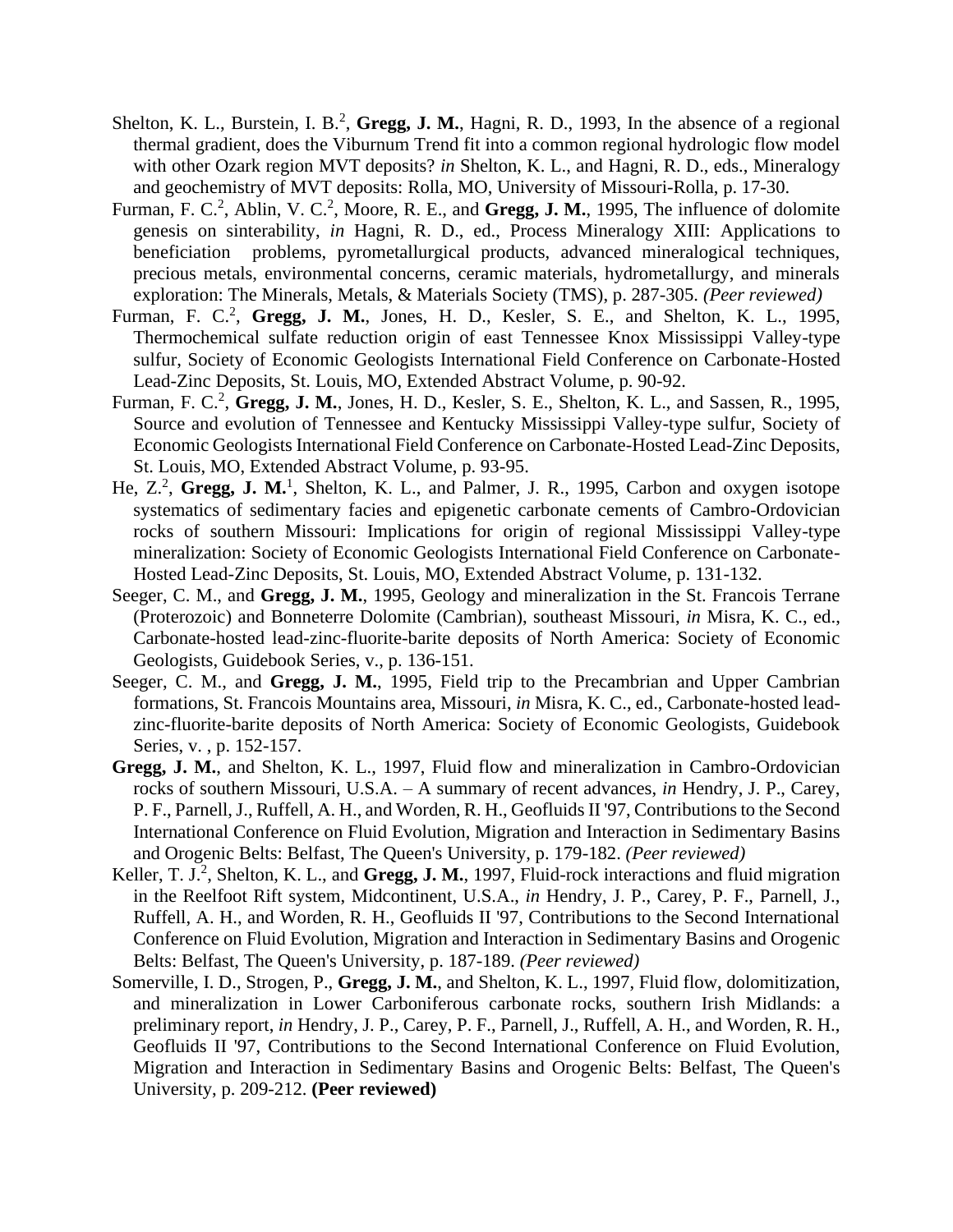- Dillon, R. W.<sup>2</sup>, Anderson, N. L., Gregg, J. M., and Cawlfield, J. D., 1998, Fire clay mining in central Missouri: Geology and mining hazards, *in* Anderson, N. L., Cardimona, S., and Newton, T., eds., Highway applications of engineering geophysics with emphasis on previously mined ground: Jefferson City, Missouri Department of Transportation, p. 190-199. *(Peer reviewed)*
- Dillon, R. W.<sup>2</sup>, Anderson, N. L., Gregg, J. M., Cawlfield, J. D., Shoemaker, M.<sup>2</sup>, and Webb, D.<sup>2</sup>, 1998, Central Missouri: reflection seismic study of clay pits and previously mined ground (fire clay) of the Southern Fire Clay District, *in* Anderson, N. L., Cardimona, S., and Newton, T., eds., Highway applications of engineering geophysics with emphasis on previously mined ground: Jefferson City, Missouri Department of Transportation, p. 200-210. *(Peer reviewed)*
- Wright, W. R.<sup>2</sup>, Somerville, I. D., Gregg, J. M., and Shelton, K. L., 1999, Dolomite CL and  $\delta^{18}O$  $\delta$ <sup>13</sup>C data from Irish Midlands and Dublin Basin, Carboniferous, in Mineral Deposits: Processes to Processing, Stanley, *et al.* (eds), Proceedings of the Fifth Biennial SGA Meeting and the Tenth Quadrennial IAGOG Symposium, London, UK, 1999, v. 2, p. 913-916. *(Peer reviewed)*
- Johnson, A. W.<sup>2</sup>, Shelton, K. L., Gregg, J. M., Somerville, I. D., and Wright, W. R.<sup>2</sup>, 2001, Fluid inclusion evidence for the presence of multiple fluids in Zn-Pb hosting Carboniferous carbonate rocks in the Irish Midlands: Initial Findings, *in* Hagni, R. D., ed., Studies on Ore Deposits, Mineral Economics, and Applied Mineralogy: With Emphasis on Mississippi Valley-type Base Metal and Carbonatite-related Ore Deposits: Rolla, University of Missouri-Rolla, p. 18-30.
- Hogan, J. P., and **Gregg, J. M.**, 2004, A trip back in time in the St. Francois Mts., *in* Kirschner, D. L., ed., Field Trip Guidebook: North-Central Section, Geological Society of America, p. 49- 65.
- **Gregg, J. M.**, and Shelton, K. L., 2008, Epigenetic Dolomitization and Mississippi Valley-Type Mineralization in Cambro-Ordovician Carbonates of North America: American Association of Petroleum Geologists, Search and Discove[ry #50140, www.searchanddiscovery.com.](http://www.searchanddiscovery.com/)
- **Gregg, J. M.**, 2011, The Inola Limestone at its type locality on Inola Hill, Rogers County, Oklahoma: Shale Shaker, v. 62, n. 3, p. 202-211.
- Palmer, J., Thompson, T. L., Seeger, C., Miller, J. F., and **Gregg, J. M.**, 2012, Extended Abstract — The Sauk Sequence from the Reelfoot Rift to Southwestern Missouri, *in* Derby, J. R., Fritz, R. D., Longacre, S. A., Morgan, W. A., and Sternbach, C. A., eds., The great American carbonate bank: The geology and economic resources of the Cambrian – Ordovician Sauk megasequence of Laurentia: American Association of Petroleum Geologists Memoir 98, 435a-443a. *(Peer reviewed)*
- Hendry, J., **Gregg, J.**, Shelton, K., Somerville, I., Crowley, S., 2013, Origin of Fault-Fracture-Related Dolomitisation, Mississippian Limestones, Isle of Man, UK: American Association of Petroleum Geologists, Search and Discovery #50825, [www.searchanddiscovery.com.](http://www.searchanddiscovery.com/)
- Grammer, M., Boardman, D., Puckette, J., Gregg, J., Jaiswal, P., Childress, M.<sup>2</sup>, Price, B.<sup>2</sup>, Vanden Berg,  $B^2$ , and LeBlanc,  $S^2$ , 2013, Integrated Reservoir Characterization of Mississippian-Age Mid- Continent Carbonates: American Association of Petroleum Geologists, Search and Discovery #30297, [www.searchanddiscovery.com.](http://www.searchanddiscovery.com/)
- Mohammadi Dehcheshmehi, S.<sup>2</sup>, Gregg, J. M., Shelton, K. L., Appold, M. S., 2015, Influence of diagenetic fluids on Mississippian carbonate rock properties in the southern Midcontinent: American Association of Petroleum Geologists Search and Discovery #51165, [www.searchanddiscovery.com.](http://www.searchanddiscovery.com/)
- Gregg, J. M., Gentry, N. E.<sup>2</sup>, and Shelton, K. L., 2015, Petrology and geochemistry of MVT deposits in the Southwest Davis Zinc Field, Arbuckle Mountains, Oklahoma, USA: Shale Shaker, v. 66, n. 1, p. 496-509.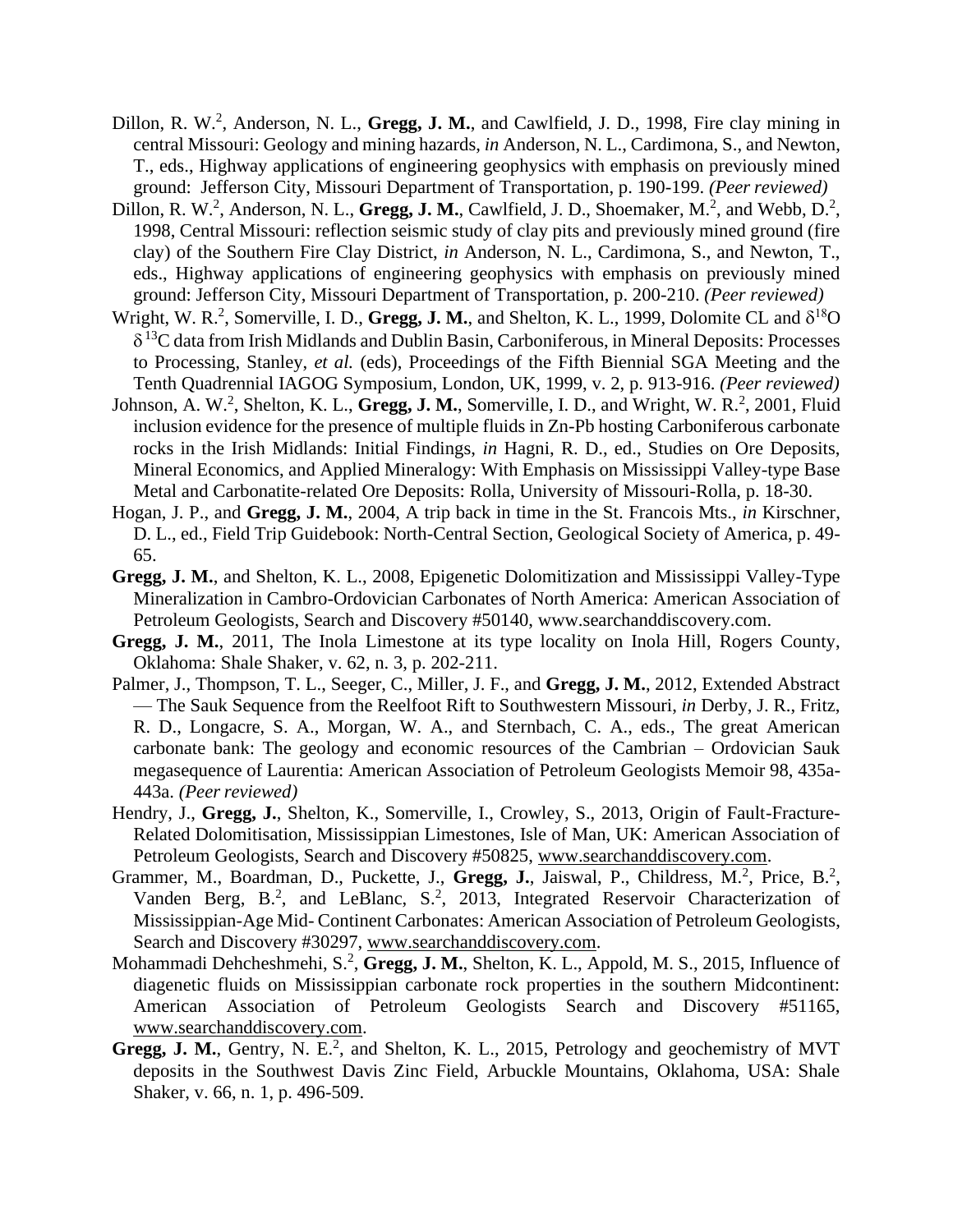- Dunseith, R. F.<sup>2</sup>, Gregg, J. M., and Grammer, G. M., 2018, Fluid Histories of Middle Ordovician Fault- Fracture Dolomite Oil Fields of the Southern Michigan Basin: American Association of Petroleum Geologists, Search and Discovery #20437, [www.searchanddiscovery.com.](http://www.searchanddiscovery.com/)
- Hammes, U., Grammer, G. M., and **Gregg, J. M.**, 2018, Recent Pleistocene immature mudrocks of anoxic basins of Venezuela and West Africa: analogs for unconventional shale oil/gas reservoirs? Unconventional Resources Technology Conference, URTeC:2902917, 8 p.
- Gregg, J. M., Kaczmarek, S. E., Bish, D. L., Machel, H. G., Fouke, B. W., 2019, Forum Comment – A dolomitization event at the oceanic chemocline during the Permian-Triassic transition: Geology, v. 47, p. e468.
- Temple, B. J.<sup>2</sup>, Bailey, P. A.<sup>2</sup>, and Gregg, J. M., 2020, Carbonate diagenesis of the Arbuckle Group north central Oklahoma to southeastern Missouri: Shale Shaker, v. 71, p. 10-30.
- Bailey, P. A.<sup>2</sup>, Temple, B. J.<sup>2</sup>, and **Gregg, J. M.**, 2021, Diagenesis of the Arbuckle Group on the Southern Midcontinent (Missouri and Oklahoma) *in* Anderson, N. L., Ortega-Ariza, D, Bode-Omoleye, I., Hasiuk, F. J., Mohammadi, S., and Franseen, E. K., eds., Midcontinent Carbonate Research Virtual Symposium Extended Abstracts, Kansas Geological Survey Technical Series 24, p. 6-9. ISBN 978-1-58806-337-2

## **Volumes Edited and Co-edited**

- **Gregg, J. M.**, and Hagni, R. D., eds., 1986, Symposium on the Bonneterre Formation (Cambrian), southeastern Missouri, stratigraphy, sedimentology, diagenesis, geochemistry, and economic geology (Abstracts): Rolla, MO, Department of Geology and Geophysics, University of Missouri-Rolla, 24 p.
- **Gregg, J. M.**, Palmer, J. R., and Kurtz, V. E., eds., 1989, Field Guide to the Upper Cambrian of southeastern Missouri: Stratigraphy, sedimentology, and economic geology: University of Missouri- Rolla, 124 p.
- Mazzullo, S. J., and **Gregg, J. M.**, eds., 1989, Mississippi Valley-type sulfide diagenesis and its relationships to carbonate diagenesis and basin hydrologic systems: Carbonates and Evaporites, Special issue, v. 4, p. 131-255.
- **Gregg, J. M.,** Montañez, I. P., and Shelton, K. L., eds., 1994, Basinwide diagenetic patterns: Integrated petrologic, geochemical, and hydrologic considerations, SEPM Research Conference, Abstracts and Field Trip Guide, University of Missouri-Rolla, 121 p.
- Montañez, I. P., **Gregg, J. M.**, and Shelton, K. L., eds., 1997, Basin-wide diagenetic patterns: integrated petrological, geochemical, and hydrologic considerations: SEPM Special Publication no. 57, 302 p.
- Grammer, G. M., **Gregg, J. M.**, Puckette, J. O., Jaiswal, P., Mazzullo, S. J., Pranter, M., and Goldstein, R. H., eds., Mississippian Reservoirs of the Midcontinent: American Association of Petroleum Geologists Memoir 122, 560 p.

## **Published Educational Material**

- **Gregg, J. M.**, 1993, Evolution of the Ozark region of Missouri: Historical and physical geology, Field Trip Guide and Resources for J-12 Teachers, Geological Society of America North Central Section pre-meeting field trip, University of Missouri-Rolla, 10 p.
- **Gregg, J. M.**, 1997, Geological Sciences 1, Geology 51 Study Guide: Columbia, University of Missouri Center for Independent Study, 237 p.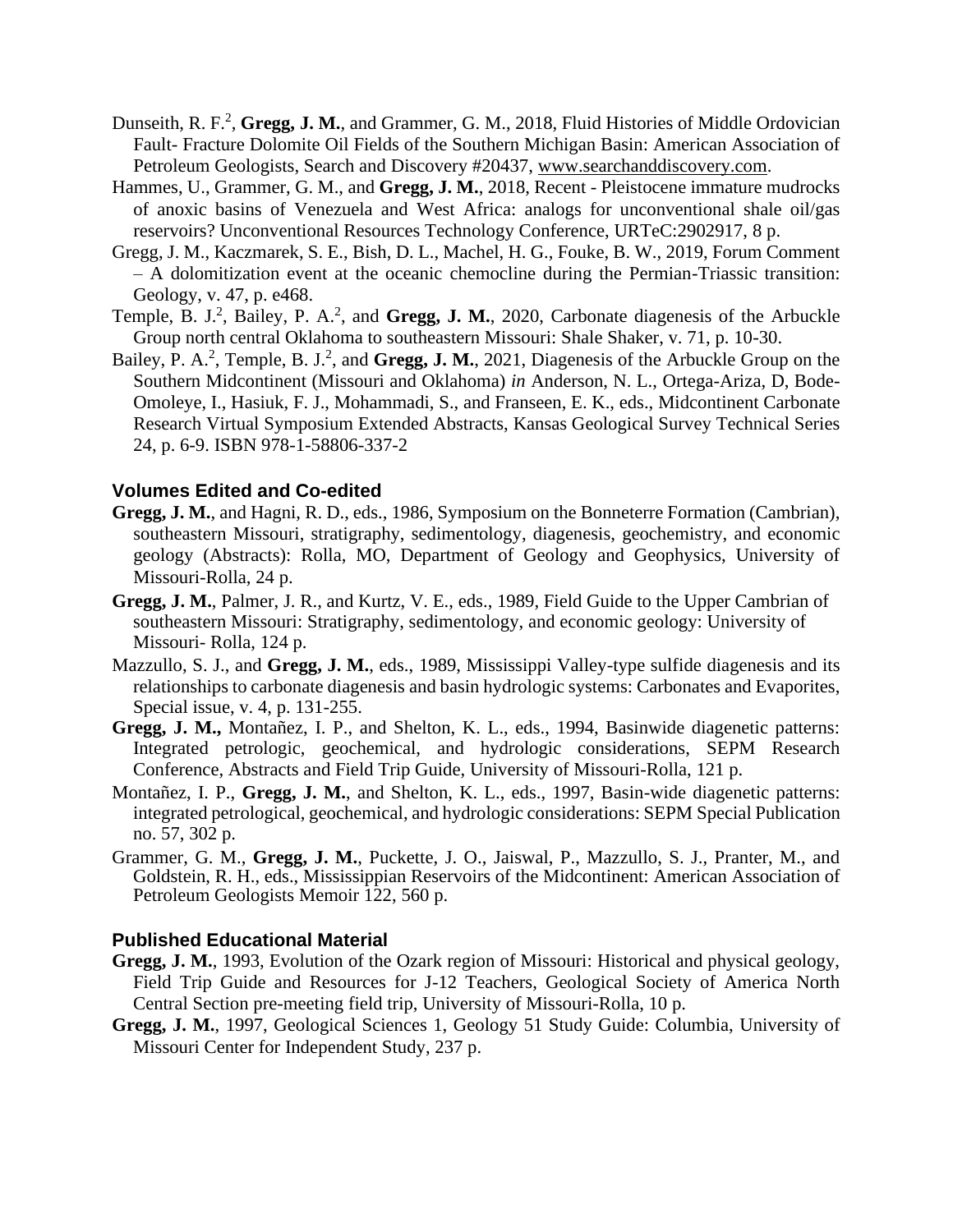## **Published Abstracts** ( *<sup>2</sup>Denotes student author.*)

- Gregg, J. M.<sup>2</sup>, and Stewart, G. F., 1977, Coal stratigraphy and reserves in southeastern Rogers County, Oklahoma: Geological Society of America, South Central Section, Abstracts with Programs, v. 9, no. 1, p. 22-23.
- Gregg, J. M.<sup>2</sup>, and Sibley, D. F., 1982, The effect of temperature on dolomite replacement textures: Abstracts of Papers, Eleventh International Congress on Sedimentology, McMaster University, Hamilton, Ontario, Canada, p. 124.
- **Gregg, J. M.**, and Sibley, D. F., 1983, A genetically useful classification system for dolomite crystal textures: Geological Society of America Abstracts with Programs, v. 15, no. 6, p. 586.
- **Gregg, J. M.**, 1985, Regional dolomitization by basinal water Evidence from the Upper Cambrian of southeastern Missouri: SEPM Annual Midyear Meeting Abstracts, v. II, p. 37.
- Lumsden, D. N., Lloyd, R. V., and **Gregg, J. M.**, 1985, ESR determined Mn(II) partitioning ratios of metamorphosed dolomites may provide sensitive paleothermometer: Geological Society of America Abstracts with Programs, v. 17, no. 7, p. 648.
- **Gregg, J. M.**, 1986, Dolomitization by clay diagenesis in a transgressive facies of the Bonneterre Formation (Cambrian), southeast Missouri: SEPM Annual Midyear Meeting Abstracts, v. III, p. 47.
- **Gregg, J. M.**, and Hagni, R. D., 1986, The use of cathodoluminescence microscopy to reveal hidden crystal faces in gangue dolomite cements, Viburnum Trend, southeastern Missouri: Symposium on the Application of Cathodoluminescent Microscopy to Geological Problems, 115th AIME Annual Meeting, p. 34.
- **Gregg, J. M.**, and Shelton, K. L., 1986, Minor and trace element distributions in dolomites at the Bonneterre Dolomite/Lamotte Sandstone contact (Cambrian), S E Missouri: Evidence for basinal fluid pathways: Geological Society of America Abstracts with Programs, v. 18, no. 6, p. 621.
- Haefner, R. J.<sup>2</sup>, Mancuso, J. J., Frizado, J. P., Shelton, K. L., and Gregg, J. M., 1986, Crystallization temperatures and carbon and oxygen isotopes of Mississippi Valley-type sulfides and associated carbonates, Trenton Limestone (Ordovician), Wyandot Co., Ohio: Geological Society of America Abstracts with Programs, v. 18, no. 6, p. 624.
- Furman, F. C.<sup>2</sup>, Gregg, J. M., and Shelton, K. L., 1995, Depositional and diagenetic effects of sulfur isotope compositions of Cambro-Ordovician Knox Group evaporites, East Tennessee: American Association of Petroleum Geologists 1995 Annual Convention, v. 4, p.
- Gregg, J. M., Woody, R. E.<sup>2</sup>, and Koederitz, L. F., 1995, Effect of crystal texture on petrophysical properties of dolomite: British Sedimentological Research Group, Abstracts Volume, 34th Annual Meeting, Abstracts, p. 34-35.
- Keller, T. J.<sup>2</sup>, Shelton, K. L., and Gregg, J. M., 1995, Fluid/rock interactions and fluid migration in the Reelfoot Rift system: American Association of Petroleum Geologists 1995 Annual Convention, v. 4, p. 117.
- Mazzullo, S. J., Reid, A. M., and **Gregg, J. M.**, 1986, Extensive dolomitization of high-Mg calcite supratidal deposits, Ambergris Cay, Belize: SEPM Annual Midyear Meeting Abstracts, v. III, p. 72.
- Mazzullo, S. J., and **Gregg, J. M.**, 1987, MVT Sulfide genesis and its relation to carbonate paragenesis and basin hydrologic systems: Introductory remarks: SEPM Annual Midyear Meeting Abstracts, v. IV, p. 53.
- Moore, R. E., Ablin, V.<sup>2</sup>, Gregg, J. M., and Furman, F. C.<sup>2</sup>, 1995, The influence of dolomite genesis on sinterability: The Metallurgical Society 124th Annual Meeting and Exhibition, p.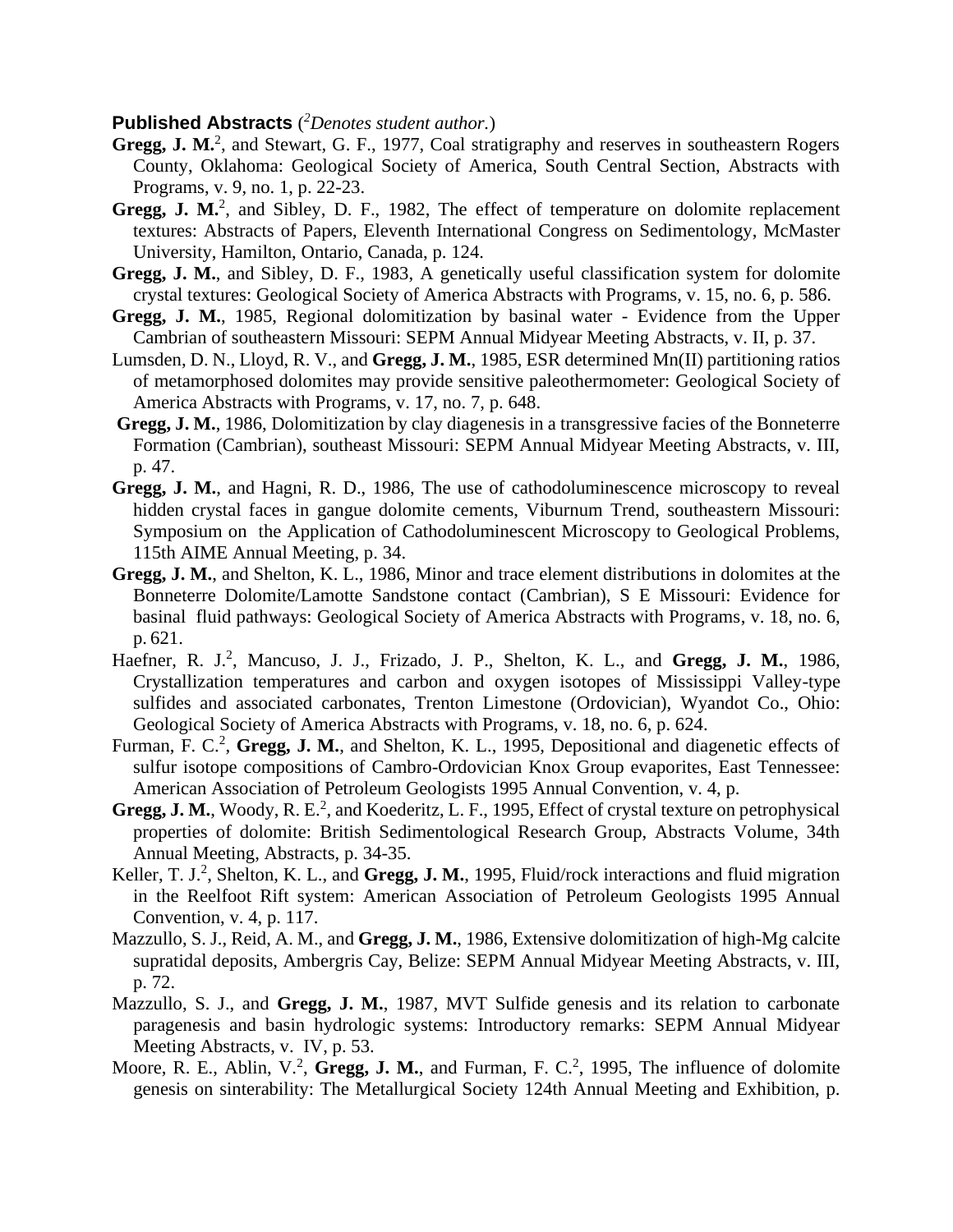158.Shelton, K. L., and **Gregg, J. M.**, 1987, Chemical reconstruction of basinal fluid pathways, S.E. Missouri -- Evidence for a northern source of fluid in the Viburnum Trend lead-zinc district: SEPM Annual Midyear Meeting Abstracts, v. IV, p. 76-77.

- Voss, R. L., Hagni, R. D., and **Gregg, J. M.**, 1987, Sequential deposition of zoned dolomite and its relationship to sulfide mineral deposition in the Viburnum Trend, southeast Missouri: SEPM Annual Midyear Meeting Abstracts, v. IV, p. 87.
- **Gregg, J. M.**, and Shelton, K. L., 1988, Neomorphism and remobilization of an eogenetic dolomite in the "back reef" facies of the Bonneterre and Davis Formations (Cambrian), southeast Missouri: SEPM Annual Midyear Meeting Abstracts, v. V, p. 21-22.
- **Gregg, J. M.**, and Shelton, K. L., 1988, Stable isotopes in the back reef facies of the Bonneterre and Davis Formations (Cambrian), MO -- Evidence for a complex diagenetic history: Geological Society of America, 1988 Centennial Celebration, Abstracts with Programs, v. 20, p. A120.
- Bauer, R. M.<sup>2</sup>, Shelton, K. L., and Gregg, J. M., 1989, Fluid inclusion studies of regionally extensive epigenetic dolomites, Bonneterre Dolomite, S. E. Missouri: evidence of multiple fluids during Pb-Zn mineralization: Geological Society of America, Abstracts with Programs, v. 21, n. 6, p. A3.
- **Gregg, J. M.**, 1989, Carbonate porosity evolution in the Bonneterre Dolomite (Cambrian) during Mississippi Valley-type mineralization in southeastern Missouri: Geological Society of America, Abstracts with Programs, v. 21, n. 6, p. A78.
- Gregg, J. M., Shelton, K. L., and Bauer, R. M.<sup>2</sup>, 1990, Geochemical, fluid inclusion, and petrographic evidence for regional late-diagenetic alteration of Upper Cambrian carbonates by basinal fluids, southern Missouri: Oklahoma Geological Survey, Source Rocks, Generation, and Migration of Hydrocarbons and Other Fluids in the Southern Midcontinent, Workshop, p. 26.
- **Gregg, J. M.**, and Howard, S. A., 1990, Crystallographic and mineralogic studies of Recent, peritidal dolomites, Ambergris Cay, Belize: Geological Society of America, Abstracts with Programs, v. 22, n. 7, p. A179.
- Sibley, D. F., Gregg, J. M., Brown, R.  $G<sup>2</sup>$ , and Laudon, P. R.<sup>2</sup>, 1990, Dolomite crystal size distribution in the burial environment: Abstracts, Carbonate Microfabrics Symposium and Workshop, Texas A&M University and the Naval Oceanographic and Atmospheric Research Laboratory, p. 36.
- **Gregg, J. M.**, and Furman, F. C., 1991, Dolomite: geology, mineralogy and applications as a refractory material: American Iron and Steel Institute, Technical Collaboration Group on Refractories, 5-6 September.
- **Gregg, J. M.**, Howard, S. A., and Mazzullo, S. J., 1991, Early diagenetic recrystallization of recent peritidal dolomites, Ambergris Cay, Belize: Dolomieu Conference on Carbonate Platforms and Dolomitization, 16-21 September, Ortisei, Italy.
- Moore, R. E., and **Gregg, J. M.**, 1991, Geochemistry and sedimentology of dolomite used in refractories in metallurgical furnace construction: Dolomieu Conference on Carbonate Platforms and Dolomitization, 16-21 September, Ortisei, Italy.
- Moore, R. E., Furman, F. C., and **Gregg, J. M.**, 1992, A study of the geological factors affecting the utility of refractory dolomites of Missouri: Abstracts, 94th Annual Meeting & Exposition of the American Ceramic Society, Minneapolis, MN, April 12-16, p. 253.
- Furman, F. C.<sup>2</sup>, Woody, R. E.<sup>2</sup>, Rasberry, M. A.<sup>2</sup>, Keller, D. J.<sup>2</sup>, and Gregg, J. M., 1992, Recent dolomitization of Holocene (<1900 RCYBP) sediments at salt pond, San Salvador Island, Bahamas: Preliminary study: Abstracts, 6th Symposium on the Geology of the Bahamas,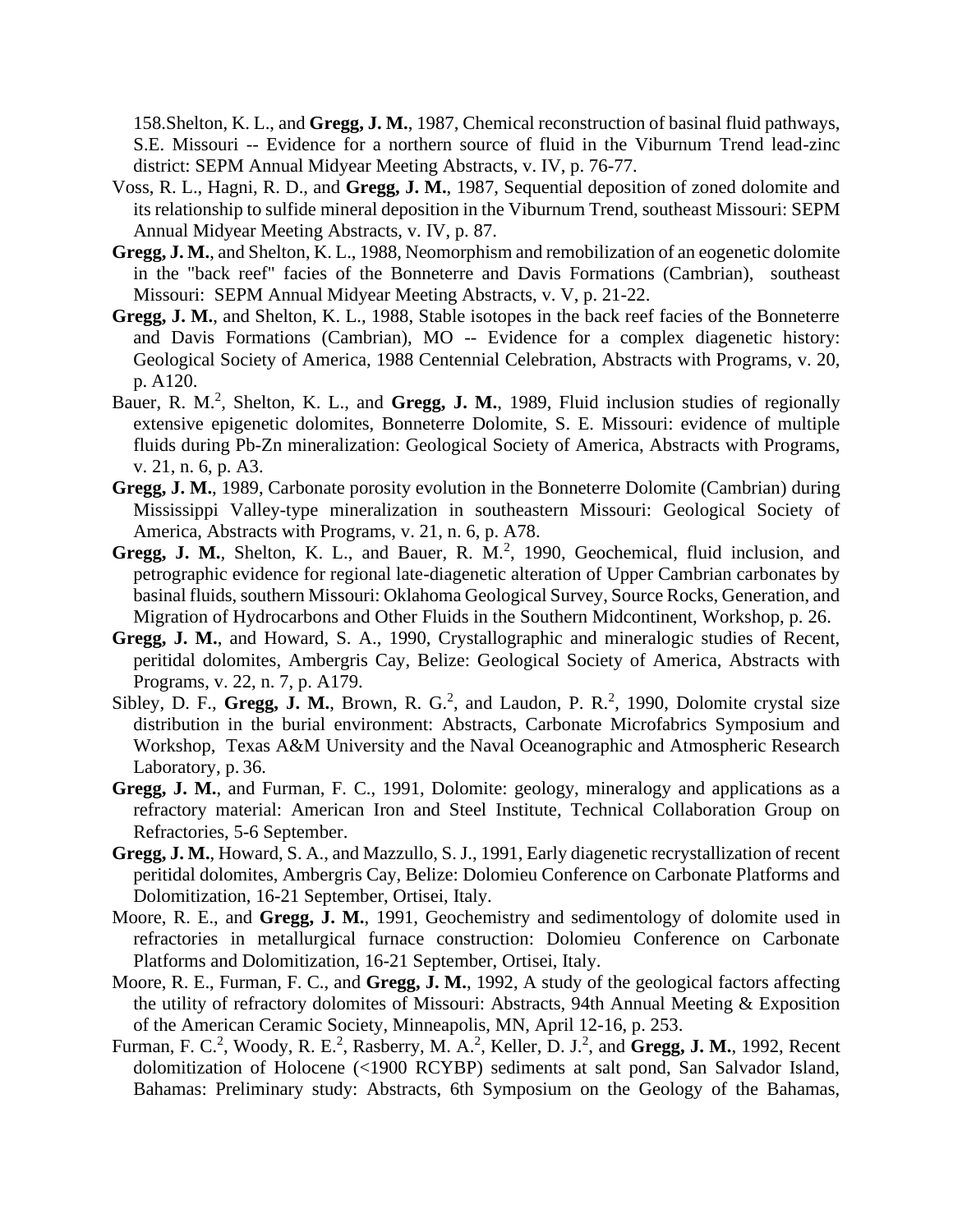Bahamian Field Station, Bahamas, June 11-15, Abstracts with Program, p. 10.

- **Gregg, J. M.**, Furman, F. C.<sup>2</sup>, Woody, R. E.<sup>2</sup>, Rasberry, M. A.<sup>2</sup>, and Keller, D. J.<sup>2</sup>, 1992, Evidence for a step-wise nucleation of calcian dolomite in sediments from an evaporite pond, San Salvador Island, Bahamas: Geological Society of America, Abstracts with Programs, v. 24, n. 7, p. A106.
- Shelton, K. L., Haeussler, G. T.<sup>2</sup>, Burstein, I. B.<sup>2</sup>, Gregg, J. M., Palmer, J. R., 1992, Dolomitization and fluid interaction in the Reelfoot Rift, southeastern Missouri: geochemical and petrologic studies: Geological Society of America, Abstracts with Programs, v. 24, n. 7, p. A57
- Woody, R.E.<sup>2</sup>, Keller, D. J.<sup>2</sup>, Rasberry, M. A.<sup>2</sup>, Furman, F. C.<sup>2</sup>, Gammill, B. J.<sup>2</sup>, He, Z.<sup>2</sup>, and Gregg, J. M.<sup>1</sup>, 1992, Occurrence of high temperature bassanite in salt pond, San Salvador Island, Bahamas: Abstracts, Missouri Academy of Science, v. 26.
- Burstein, I. B.<sup>2</sup>, Shelton, K. L., Gregg, J. M., and Hagni, R. D., 1993, Complex, multiple ore fluids in the world class Southeast Missouri Pb-Zn-Cu MVT deposits: Sulfur isotope evidence: Geological Society of America, Abstracts with Programs, v. 25, n. 3, p. 10.
- Furman, F. C.<sup>2</sup>, Gregg, J. M., Ablin, V. C.<sup>2</sup>, and Moore, R. E., 1993, Geological factors controlling the utility of refractory dolomite: the Cambrian Ledger Formation, a case study: Geological Society of America, Abstracts with Programs, v. 25, n. 3, p. 20.
- **Gregg, J. M.**, 1993, Porosity Reduction by Basinal Fluids During Mississippi Valley-type Mineralization, Bonneterre Dolomite (Cambrian) Southeastern Missouri (Abstract): American Association of Petroleum Geologists 1993 Annual Convention Program, p. 110.
- Gregg, J. M., Keller, T. J.<sup>2</sup>, Shelton, K. L., and Palmer, J. R., 1993, Petrology, geochemistry, and fluid/rock interactions in Cambro–Ordovician carbonates from the Reelfoot Rift: Geological Society of America, Abstracts with Programs, v. 25, n. 3, p. 22.
- He, Z.<sup>2</sup>, Palmer, J. R., and Gregg, J. M., 1993, Cambrian depositional facies and history in southern Missouri: Geological Society of America, Abstracts with Programs, v. 25, n. 3, p. 25.
- Howard, S. A., and **Gregg, J. M.**, 1993, An isotropic broadening model for use in whole-pattern fitting and Rietveld analysis algorithms (abstract): ICDD, Abstracts, 42nd Annual Denver Xray Conference.
- Shelton, K. L., Burstein, I. B.<sup>2</sup>, Gregg, J. M., and Hagni, R. D., 1993, In the absence of a regional thermal gradient, does the Viburnum Trend fit into a common regional hydrologic flow model with other Ozark region MVT deposits?: Geological Society of America, Abstracts with Programs, v. 25, n. 3, p. 81.
- Woody, R. E.<sup>2</sup>, and Gregg, J. M., 1993, Relationships between texture and petrophysical properties of Cambro–Ordovician dolomites from southeastern Missouri: Geological Society of America, Abstracts with Programs, v. 25, n. 3, p. 91.
- He, Z.<sup>2</sup>, Gregg, J. M., and Shelton, K. L., 1994, Cathodoluminescence (CL) characteristics of cements in Upper Cambrian to Lower Ordovician dolomites of southeastern Missouri: Abstracts, Missouri Academy of Science, v. 28.
- Keller, T. J.<sup>2</sup>, Gregg, J. M., and Shelton, K. L., 1994, Dolomite cement stratigraphy of the Reelfoot Rift and the relationship of these cements to dolomite cements found in southeast Missouri: Abstracts, Missouri Academy of Science, v. 28.
- He, Z.<sup>2</sup>, Gregg, J. M., and Shelton, K. L., 1994, Carbonate facies control of basinal fluid flow in Cambro-Ordovician rocks of southern Missouri: *in* Gregg, J. M., Montañez, I. P., and Shelton, K. L., eds., Basinwide diagenetic patterns: Integrated petrologic, geochemical, and hydrologic considerations, SEPM Research Conference, Abstracts and Field Trip Guide, p. 32-33.
- Rodriguez, J.<sup>2</sup>, Iyoho, A. W., and Gregg, J. M., 1994, Characterization of slurry transport parameters using statistical and factorial techniques (abstract): IADC/SPE 1994 Drilling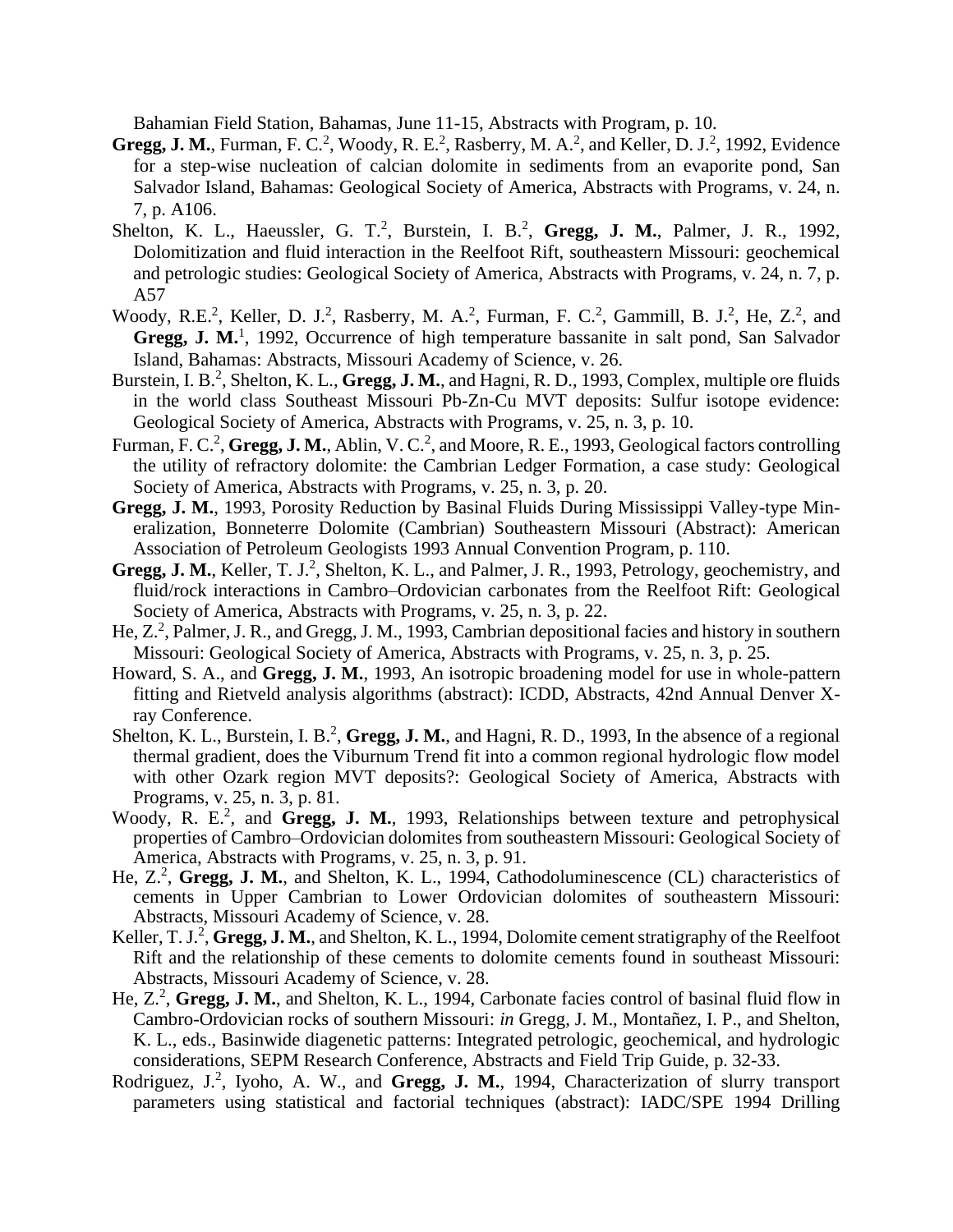Conference, 15-18 Feb., Dallas, TX, U.S.A.

- Woody, R. E.<sup>2</sup>, Gregg, J. M., and Koederitz, L. F., 1994, Effect of Diagenetically Derived Texture on Petrophysical Properties of Dolomite: American Association of Petroleum Geologists 1994 Annual Convention, v. 3, p. 287.
- Furman, F. C.<sup>2</sup>, Gregg, J. M., and Shelton, K. L., 1995, Depositional and diagenetic effects of sulfur isotope compositions of Cambro-Ordovician Knox Group evaporites, East Tennessee: American Association of Petroleum Geologists 1995 Annual Convention, v. 4, p.
- Gregg, J. M., Woody, R. E.<sup>2</sup>, and Koederitz, L. F., 1995, Effect of crystal texture on petrophysical properties of dolomite: British Sedimentological Research Group, Abstracts Volume, 34th Annual Meeting, Abstracts, p. 34-35.
- Keller, T. J.<sup>2</sup>, Shelton, K. L., and Gregg, J. M., 1995, Fluid/rock interactions and fluid migration in the Reelfoot Rift system: American Association of Petroleum Geologists 1995 Annual Convention, v. 4, p. 117.
- Moore, R. E., Ablin, V.<sup>2</sup>, Gregg, J. M., and Furman, F. C.<sup>2</sup>, 1995, The influence of dolomite genesis on sinterability: The Metallurgical Society 124th Annual Meeting and Exhibition, p. 158.
- Dillon, R. W.<sup>2</sup>, Gregg, J. M., Cawlfield, J. D., Hatheway, A. W., and Anderson, N. L., 1997, Relationship of paleosink distribution to the geohydrology of the Southern Fire Clay district, south- central Missouri: Geological Society of America, Abstracts with Programs, v. 29, no. 6, p. A-183.
- **Gregg, J. M.,** Shelton, K. L., Somerville, I. D., and Strogen, P., 1997, Dolomite cement stratigraphy in Lower Carboniferous carbonates of the Irish Midlands -- Evidence for regional fluid flow during sulfide mineralization: Geological Society of America, Abstracts with Programs, v. 29, no. 6, p. A43.
- Yoo, C. M., and **Gregg, J. M.**, 1997, Dolomitization of the Trenton and Black River Limestones (Middle Ordovician) in northern Indiana: Geological Society of America, Abstracts with Programs, v. 29, no. 6, p. A-269.
- Dillon, R. W.<sup>2</sup>, Gregg, J. M., Anderson, N. L., and Cawlfield, J. D., 1998, Production and use of digital and analog maps to evaluate the environmental impacts of the Southern Fire Clay District of Missouri: Abstracts, Missouri Academy of Science, v. 32, April, 1998.
- Wright, W. R.<sup>2</sup>, Somerville, I. D., Strogen, P., Gregg, J. M., and Shelton, K. L., 1998, A regional study of dolomite, dolomitization and mineralization of the Irish Midlands Lower Carboniferous rocks: preliminary CL: 41st Annual Irish Geological Research Meeting, Abstracts with Programs, University College Galway, Galway, Ireland, p. 25.
- Wright, W. R.<sup>2</sup>, Somerville, I. D., Gregg, J. M., and Shelton, K. L., 1998, Mineralization of the Irish Midlands Lower Carboniferous Rocks; cathodoluminescence (CL) evidence for a regional dolomite: British Sedimentological Research Group, Abstracts Volume, 37th Annual Meeting, Abstracts, p. 60.
- Yoo, C. M., **Gregg, J. M.**, and Shelton, K. L., 1998, Dolomitization patterns in the Trenton and Black River Limestones (Middle Ordovician) northern Indiana: Evidence for early and late diagenetic fluid flow, *in* Muldoon, M., Simo, T., Harris, M., and Bradbury, K. (conveners), Fluid flow in carbonates: interdisciplinary approaches: Program with Abstracts, SEPM Research Conference, September 20-24, 1998, p. 42.
- **Gregg, J. M.**, Shelton, K. L., Wright, W. R., and Somerville, I. D., 1999, Multiple Dolomitization of Waulsortian Limestone (Lower Carboniferous) in the Southern Irish Midlands, *in* 11th Bathurst Meeting, Cambridge England, 13-15 July, 1999: Journal of Conference Abstracts, v. 4, no. 2, p. 925.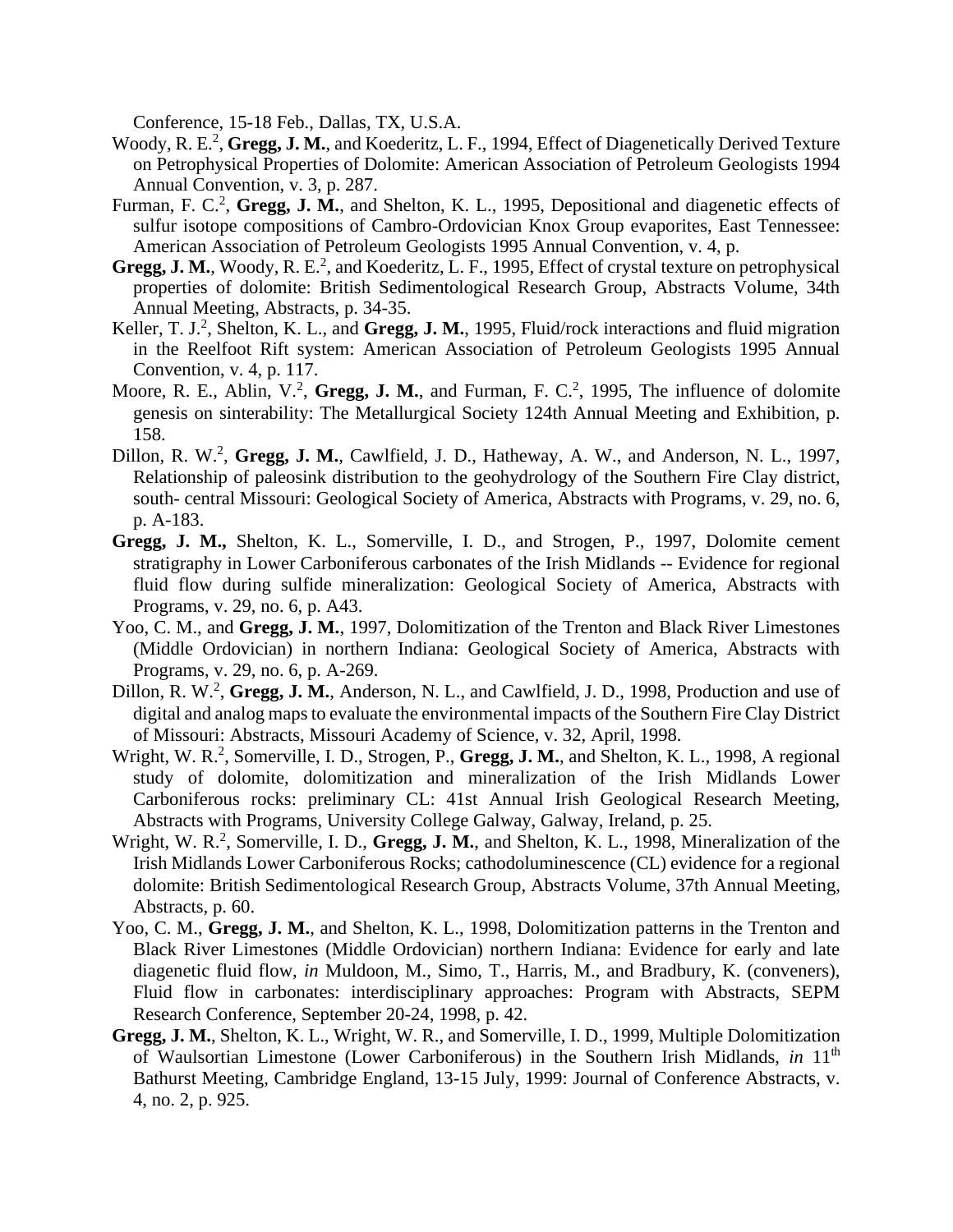- **Gregg, J. M.**, Shelton, K. L., Johnson, A. W., Wright, W. R., and Somerville, I. D., 1999, Diagenetic (seawater) and hydrothermal dolomitization of the Waulsortian limestone in the Irish Midlands: Geological Society of America, Abstracts with Programs, v. 31, no. 7, p. A457.
- Santi, P. M., and **Gregg, J. M.**, 1999, Adaption of stratigraphic columns and stiff patterns for engineering geologic mapping: Geological Society of America, Abstracts with Programs, v. 31, no. 7, p. A459.
- Gregg, J. M., Johnson, A. W.<sup>2</sup>, Shelton, K. L., Somerville, I. D., and Wright, W. R.<sup>2</sup>, 2000, Dolomitization of the Waulsortian Limestone (Lower Carboniferous) Irish Midlands, *in* Ahr, W. M., Harris, P. M., Morgan, W. A., Somerville, I. D., and Stanton, R. J., Permo-Carboniferous carbonate platforms & reefs, program and abstracts volume: SEPM and IAS Research and Field Conference, Society for Sedimentary Research, p. 69.
- Johnson, A. W.<sup>2</sup>, Shelton, K. L., Gregg, J. M., Somerville, I. D., and Wright, W. R.<sup>2</sup>, 2000, Multiple fluids during dolomitization of carboniferous carbonate rocks in the Irish Midlands: Initial fluid inclusion evidence, , *in* Ahr, W. M., Harris, P. M., Morgan, W. A., Somerville, I. D., and Stanton, R. J., Permo-Carboniferous carbonate platforms & reefs, program and abstracts volume: SEPM and IAS Research and Field Conference, Society for Sedimentary Research, p. 87.
- Wright, W. R.<sup>2</sup>, Somerville, I. D., Gregg, J. M., Johnson, A. W.<sup>2</sup>, and Shelton, K. L., 2000, Dolomitization and neomorphism of Irish Lower Carboniferous (Early Mississippian) limestones: Evidence from petrographic and isotopic data, *in* Ahr, W. M., Harris, P. M., Morgan, W. A., Somerville, I. D., and Stanton, R. J., Permo-Carboniferous carbonate platforms & reefs, program and abstracts volume: SEPM and IAS Research and Field Conference, Society for Sedimentary Research, p. 149. Overstreet, B. R.<sup>2</sup>, Gregg, J. M., and Oboh-Ikuenobe, F. E., 2000, Sequence stratigraphy and depositional facies of Lower Ordovician cyclic carbonates, southern Missouri: Geological Society of America, Abstracts with Programs, v. 32, no. 7, A177.
- Johnson, A. W.<sup>2</sup>, Wright, W. R.<sup>2</sup>, Somerville, I. D., Shelton, K. L., and Gregg, J. M., 2000, Fluid history of multiple dolomitization events in the Lower Carboniferous (Dinantian) rocks of the Irish Midlands - relation to sulfide mineral deposits: Geological Society of America, Abstracts with Programs, v. 32, no. 7, A84.
- Johnson, A. W.<sup>2</sup>, Shelton, K. L., Gregg, J. M., Somerville, I. D., Wright, W. R.<sup>2</sup>, and Glascock, M., 2001, Geochemistry of inclusion fluids in the Waulsortian of the Irish Midlands: Reconstructing multiple-fluid interactions during dolomitization and base-metal ore formation: Geological Society of America Abstracts With Programs, v. 33, n. 4, p. A-47
- Baugaard, W. D.<sup>2</sup>, and Gregg, J. M., 2001, Stratigraphy and fluid evolution of the Bushy Park Deposit, South Africa: Abstracts, Missouri Academy of Science, v. 35.
- Wright, W. R.<sup>2</sup>, Somerville, I. D., Gregg, J. M., Johnson, A. W.<sup>2</sup>, and Shelton, K. L., 2001, From regional to micro-scale: keys to interpreting the genesis of the Irish Lower Carboniferous dolomite and Zn Pb mineralization: Geological Society of America Abstracts With Programs, v. 33, n. 6, p. A-338.
- Nagy, Z. R.<sup>2</sup>, Somerville, I. D., Becker, S.<sup>2</sup>, Gregg, J. M., Wright, W. R.<sup>2</sup>, and Shelton, K. L., 2001, Petrology and biostratigraphy of a peritidal environment from the ?early to late Viséan (Lower Carboniferous) Milford Formation, Co. Carlow, Ireland: Geological Society of America Abstracts With Programs, v. 33, n. 6, A-443.
- Baugaard, W. D.<sup>2</sup>, Gregg, J. M., and Ahler, B., 2001, Stratigraphy and diagenesis of the Paleoproterozoic Bushy Park zinc–lead deposit, South Africa: Geological Society of America Abstracts With Programs, v. 33, n. 6, p. A-337.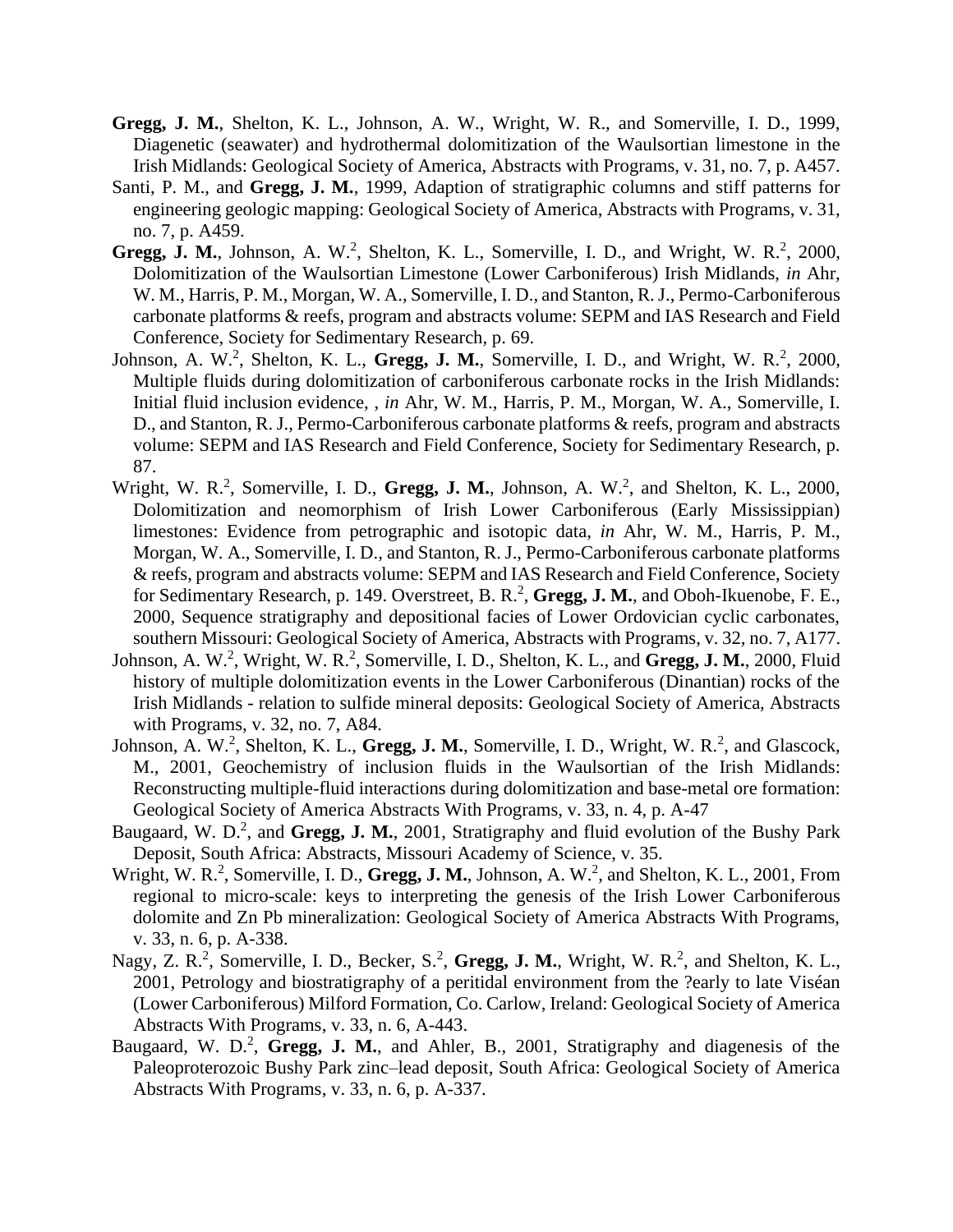- Johnson, A. W.<sup>2</sup>, Shelton, K. L., Gregg, J. M., Nagy, Zs. R.<sup>2</sup>, Becker, S. P.<sup>2</sup>, Somerville, I. D., and Wright, W. R.<sup>2</sup>, 2002, The role of evaporites in brine evolution in lower Carboniferous carbonates of Ireland: Implications for dolomitization and Zn-Pb ore deposition. North-Central Section (36th) and Southeastern Section (51st), GSA Joint Annual Meeting (April 3-5, 2002) Lexington, Kentucky.
- Nagy, Z. R.<sup>2</sup>, Becker S. P.<sup>2</sup>, Gregg J. M., Johnson A. W.<sup>2</sup>, Shelton K. L. (2002) Petrologic and isotopic signatures of early dolomites from the Lower Carboniderous of the Irish Midlands. Missouri Academy of Sciences, Annual Meeting, Geoscience Section, Springfield, MO.
- Becker, S. P.<sup>2</sup>, Nagy, Z. R.<sup>2</sup>, Johnson, A. W.<sup>2</sup>, Gregg, J. M., Shelton, K. L., and Somerville, I. D. (2002) Relationship Between Lower Carboniferous Evaporites and Brine Migration in Southeast Ireland. Missouri Academy of Sciences, 2002 Spring meeting.
- Johnson, A. W.<sup>2</sup>, Shelton, K. L., Gregg, J. M., Nagy, Z. R.<sup>2</sup>, Becker, S. P.<sup>2</sup>, Somerville, I. D., and Wright, W. R.<sup>2</sup>, 2002, Regional-scale isotopic, geochemical, and petrologic studies of fluid migration and dolomitization of Dinantian rocks of the Irish Midlands: Relationship to basemetal ore formation. GEODE Workshop on geodynamic setting of major basin-hosted leadzinc mineral provences, Program with Abstracts, p. 29-34.
- Becker, S. P.<sup>2</sup>, Nagy, Z. R.<sup>2</sup>, Gregg, J.M., Johnson, A. W.<sup>2</sup>, Shelton, K. L., and Somerville, I. D., 2002, Evaporites, brine migration, and ZN-PB mineralization in the Lower Carboniferous of southeast Ireland: Geological Society of America Abstracts With Programs, v. 34, n. 6, p. 338.
- Corbett, M. E.<sup>2</sup>, Oboh-Ikuenobe, F. E., and Gregg, J. M., 2002, Palynofacies and thermal maturation of Early Paleozoic rocks in southern Missouri: Preliminary comparison between the Reelfoot Rift and adjacent platform: Geological Society of America Abstracts With Programs, v. 34, n. 6, p. 427.
- Johnson, A. W.<sup>2</sup>, Shelton, K. L., and Gregg, J. M., 2002, Fluid inclusion halogen-sulfur isotope systematics in the Viburnum Trend MVT district, MO: evidence of fluid mixing throughout Cu-Zn-Pb sulfide ore deposition: Geological Society of America Abstracts With Programs, v. 34, n. 6, p. 338.
- Nagy, Z. R.<sup>2</sup>, Becker, S. P.<sup>2</sup>, Gregg, J. M., Shelton, K. L., Johnson, A. W.<sup>2</sup>, Somerville, I. D., and Wright, W. R.<sup>2</sup>, 2002, Early dolomitisation, brine migration and hydrothermal dolomite in the Lower Carboniferous platform carbonates of the southeast Irish Midlands, *in* Rizzi, G., Darke, G., and Braithwaite, C., Convenors, The Geometry and Petrogenesis of Dolomite Hydrocarbon Reservoirs: Final Programme and Abstracts, London, The Geological Society, Petroleum Group, p. 9.
- Wright, W. R.<sup>2</sup>, Somerville, I. D., Gregg, J. M., Shelton, K. L., and Johnson, A. W.<sup>2</sup>, 2002, The petrogenesis of dolomite, regional patterns of dolomitization and fluid flow in the Lower Carboniferous of the Irish Midlands and Dublin Basin, *in* Rizzi, G., Darke, G., and Braithwaite, C., Convenors, The Geometry and Petrogenesis of Dolomite Hydrocarbon Reservoirs: Final Programme and Abstracts, London, The Geological Society, Petroleum Group, p. 12.
- **Gregg, J. M.**, 2002, Basin fluid flow, base metal mineralisation, and the development of dolomite petroleum reservoirs, *in* Rizzi, G., Darke, G., and Braithwaite, C., Convenors, The Geometry and Petrogenesis of Dolomite Hydrocarbon Reservoirs: Final Programme and Abstracts, London, The Geological Society, Petroleum Group, p. 13.
- Johnson, A. W.<sup>2</sup>, Shelton, K. L., Gregg, J. M., Somerville, I. D., Nagy, Z. R.<sup>2</sup>, and Wright, W. R.<sup>2</sup>, 2003, Recognizing ore-related hydrothermal fluids outside of mineralized areas: A regional study of fluid inclusion microthermometry-halogen geochemistry of dolomitizing fluids in the Irish ZN-PB ore field: Geological Society of America Abstracts With Programs, v. 35, no. 2, p.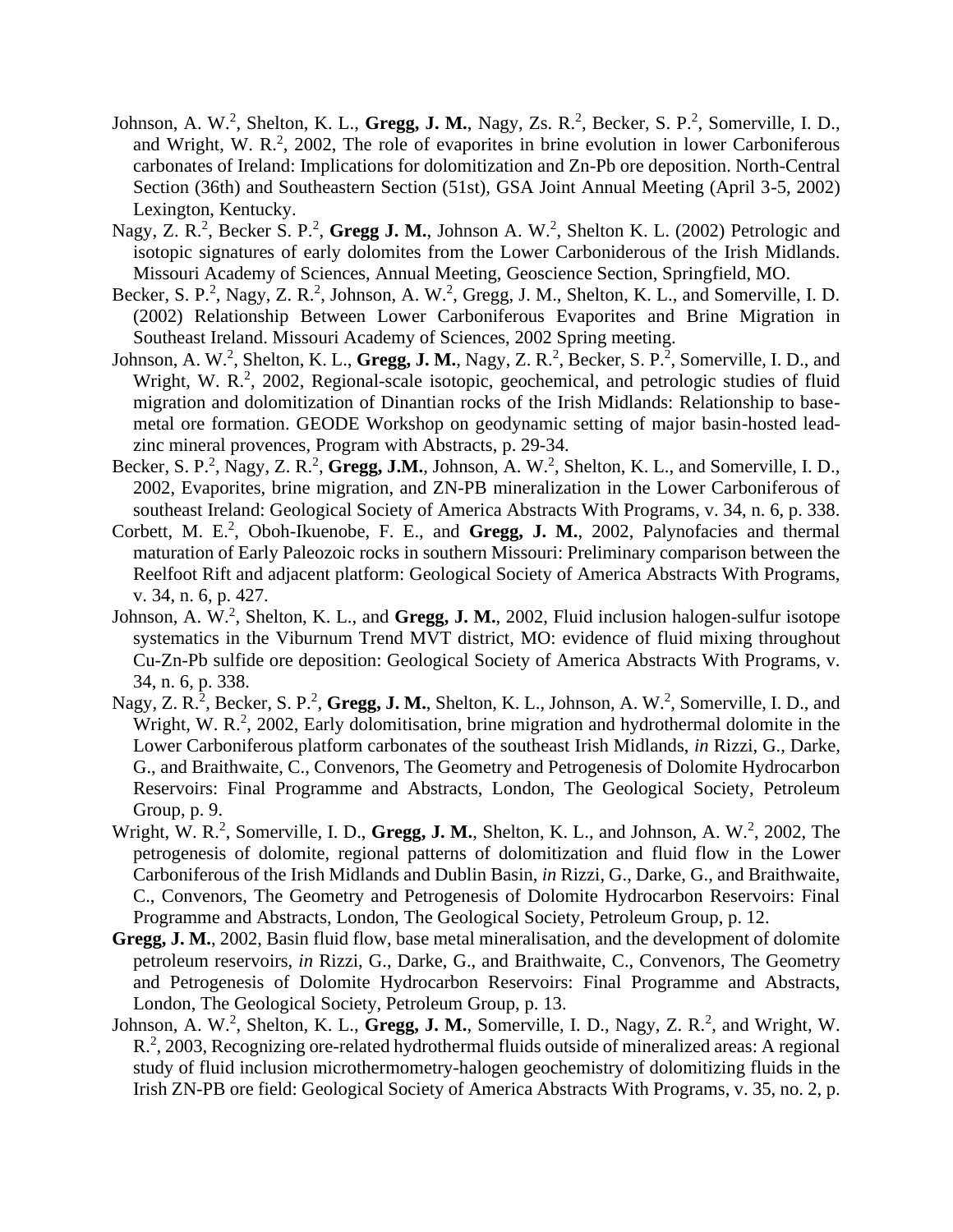11.

- **Gregg, J.**, Shelton, K., Johnson, A.<sup>2</sup>, Becker, S.<sup>2</sup>, Nagy, Z.<sup>2</sup>, and Somerville, I., 2003, Fluid flow and mineralization in the southern Irish Midlands, relarionship to Lower Carboniferous evaporites: Abstract, SME Annual Meeting & Exhibit, Technical Program, p. 67.
- Nagy, Z. R.<sup>2</sup>, Becker, S. P.<sup>2</sup>, Gregg, J. M., Somerville, I. D., Johnson, A. W.<sup>2</sup>, and Shelton, K. L., 2003, Facies architecture and diagenesis of the Lower Carboniferous shallow marine carbonate rocks of the Irish Midlands: Implications for the fluid-flow system and mineralization: 2003 American Association of Petroleum Geologists Annual Convention, Official Program, v. 12, p. A126.
- Becker, S. P.<sup>2</sup>, Nagy, Z. R.<sup>2</sup>, Johnson, A. W.<sup>2</sup>, Gregg, J. M., Shelton, K. L., and Somerville, I. D., 2003, Geochemistry of Late Diagenetic Fluids in Evaporite-bearing Lower Carboniferous Strata of Southeastern Ireland, *in* 12<sup>th</sup> Bathurst Meeting, University of Durham, 8-10 July, 2003, p. 12.
- Nagy, Z. R.<sup>2</sup>, Becker, S. P.<sup>2</sup>, Johnson, A. W<sup>2</sup>., Gregg, J. M., Somerville, I. D., and Shelton, K. L., 2003, Ramp-to-shelf evolution of shallow marine carbonates and complex fluid-flow history during the Viséan: an example from the southeastern Irish Midlands and the Wexford Outlier, *in* 12th Bathurst Meeting, University of Durham, 8-10 July, 2003, p. 72.
- Shelton, K. L., Johnson, A. W.<sup>2</sup>, Stone, R. E.<sup>2</sup>, Gill, B. C.<sup>2</sup>, and Gregg, J. M., 2003, Replacement Dolomites as Recorders of Multiple Fluids and Fluid Sources: Halogen- $87$ Sr $/86$ Sr $-8^{18}$ O Systematics of the Bonneterre Dolomite (Cambrian) of Southeast Missouri, USA, *in* 12<sup>th</sup> Bathurst Meeting, University of Durham, 8-10 July, 2003, p. 100.
- Becker, S. P.<sup>2</sup>, Nagy, Z. R.<sup>2</sup>, Gregg, J. M., Johnson, A. W.<sup>2</sup>, Shelton, K. L., and Somerville, I. D., 2004, A local source for hypersaline mineralizing fluids in southeast Ireland: Implications for deep circulation along extensional faults in a tectonically complex region: American Association of Petroleum Geologists Annual Convention, Official Program, v. 13, p. A12.
- Johnson, A. W.<sup>2</sup>, Shelton, K. L., Gregg, J. M., Somerville, I. D., and Wright, W. R.<sup>2</sup>, 2004, Dolomite Cements and Their Included Fluids in the Irish Midlands: Coupling Solid (<sup>13</sup>C, <sup>18</sup>O) and <sup>87</sup>Sr/<sup>86</sup>Sr) and Fluid (Halogens and Trace Elements) Geochemistry to Understand Multiple Fluid Interactions During Brine Migration: American Association of Petroleum Geologists Annual Convention, Abstracts Volume, v. 13, p. A72.
- **Gregg, J. M.**, 2004, Mississippi Valley-Type Mineralization and the Development of Dolomite Petroleum Reservoirs: American Association of Petroleum Geologists Annual Convention, Abstracts Volume, v. 13, p. A55.
- Hogan, J. M., Atekwana, E. A., Dunn-Norman, S., Elmore, A. C., **Gregg, J. M.**, Laudon, R. C, Maerz, N. H., Oboh-Ikuenobe, F., Rogers, J. D., and Wronkiewicz, D. J., 2004, Oh, take me out to the field: Geological excursions at the Department of Geological Sciences and Engineering University of Missouri-Rolla: Geological Society of America Abstracts With Programs, v. 36, no. 5, p. 160.
- **Gregg, J. M.**, Somerville, I. D., Foubert, A., and Doyle, I., 2006, Neogene Deep Water Carbonate Mud-Mounds and Their Paleozoic Counterparts – Comparisons of Geometry, Sedimentology, and Petrology: American Association of Petroleum Geologists Annual Convention, Abstracts Volume, v. 15, p. 40.
- **Gregg, J. M.**, Shelton, K. L., Somerville, I. D., Wright, W. R.<sup>2</sup>, Johnson, A. W.<sup>2</sup>, Nagy, Z. R.<sup>2</sup>, and Becker, S. P.<sup>2</sup>, 2006, Carbonate Diagenesis in a Geologically Complex Region  $-$  Lower Carboniferous of the Southern Irish Midlands: American Association of Petroleum Geologists Annual Convention, Abstracts Volume, v. 15, p. 40.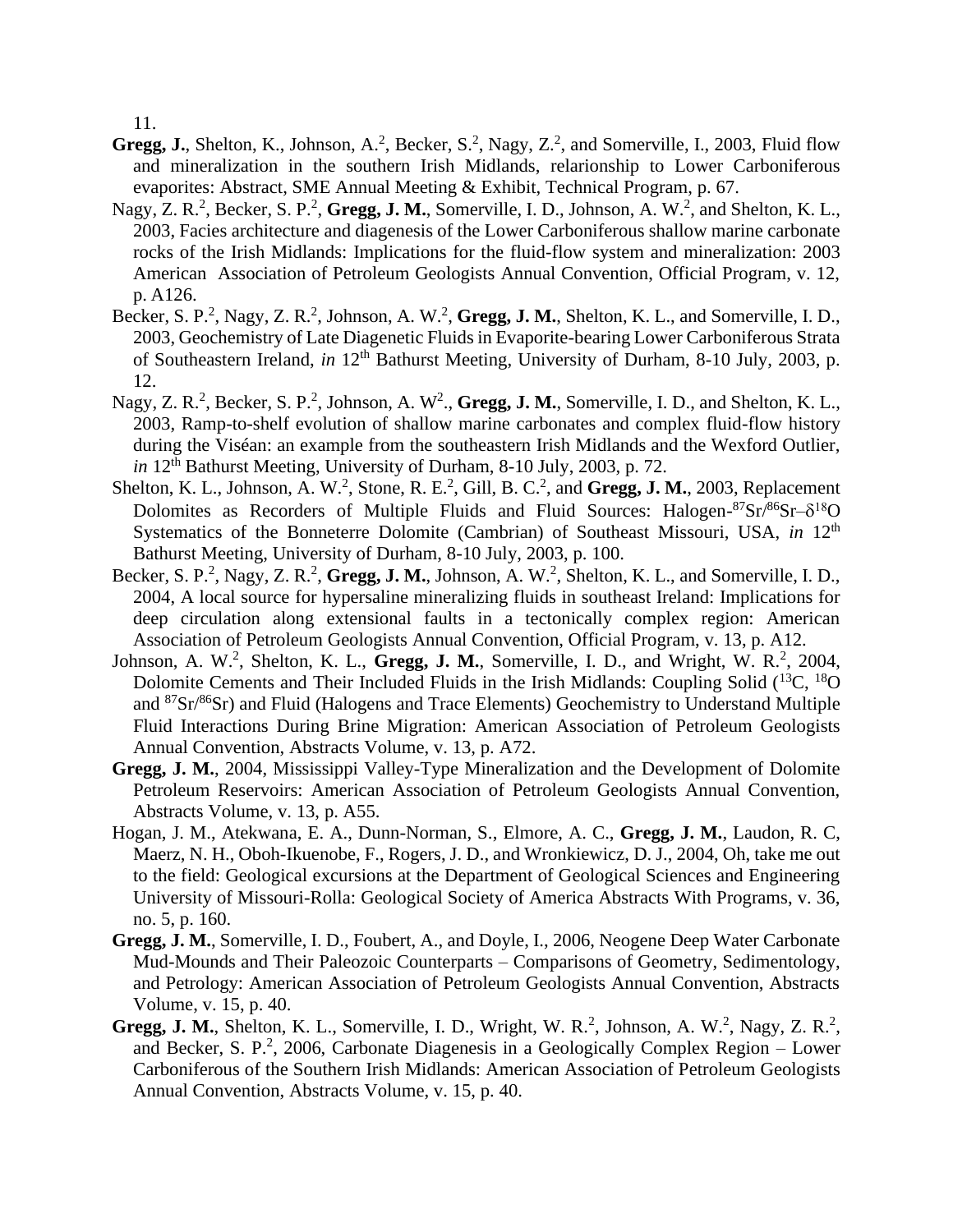- **Gregg, J. M.**, and Frank, T. D., 2007, Deep cold-water dolomitization of Neogene sediments, Belgica Carbonate Mound Province, Porcupine Basin, North Atlantic Ocean: American Association of Petroleum Geologists Annual Convention, Abstracts Volume, v. 16, p. 56.
- **Gregg, J. M.**, Frank, T. D., Heard, G., and Russell, M., 2007, Diagenesis of Neogene mixed carbonate and siliciclastic sediments of the Porcupine Seabight: A case for microbial mediated dolomitization? *in* 13<sup>th</sup> Bathurst Meeting, University of East Anglia, 16-18 July, 2007, p. 26.
- **Gregg, J. M.**, and Shelton, K. L., 2008, Epigenetic Dolomitization and Mississippi Valley-Type Mineralization in Cambro-Ordovician Carbonates of North America: American Association of Petroleum Geologists Annual Convention, Abstracts Volume, v. 15, p. 71.
- Shelton, K. L., Beasley, J. M.<sup>2</sup>, Gregg J. M., Hendry, J. P., and Somerville, I. D., 2008, Geochemistry and fluid evolution of a Carboniferous-hosted sphalerite breccia deposit, Isle of Man: Geological Society of America Abstracts, 257-6.
- Persellin, C. J.<sup>2</sup>, Gregg, J. M., and Shelton, K. L., 2008, Fluid Inclusion and Stable Isotope Studies of Carboniferous Limestone-Hosted Zn-Pb Mineralization In NW Ireland: Geological Society of America Abstracts, 257-7.
- Hendry, J. P., Shelton, K. L., Beasley, J. M.<sup>2</sup>, Gregg, J. M., Crowley, S. F., and Somerville, I. D., 2010, Epigenetic dolomitisation and hydrothermal mineralization of Lower Carboniferous platform carbonates on the Isle of Man (Irish Sea Basin), *in* Schwarz, E., Georgieff, S., Piovano, E., and Ariztegui, D., 18th International Sedimentological Congress, Mendoza, Argentina: Abstracts Volume, p. 430.
- Unrast, M. A.<sup>2</sup>, Gregg, J. M., Puckette, J. O., and Somerville, I. D., 2011, Sedimentology and petrology of Lower Mississippian carbonate mounds in the Ozark Region, North America: *in*  14<sup>th</sup> Bathurst Meeting of Carbonate Sedimentologists, University of Bristol, 12-14 July, 2011, p. 127.
- Unrast, M. A.<sup>2</sup>, Gregg, J. M., and Puckette, J. O., 2011, Sedimentology and petrology of Lower Mississippian carbonate mudmounds in the Ozark Region, North America: AAPG Mid-Continent Section Meeting, AAPG Search and Discovery Article #90133.
- **Gregg, J. M.**, and Shelton, K. L., 2013, Mississippi Valley-Type Ore Deposits in the Cambrian-Ordovician Great American Carbonate Bank: American Association of Petroleum Geologists Annual Convention, Pittsburgh, PA, Abstracts CD, 1548571.
- Gentry, N. E.<sup>2</sup>, and Gregg, J. M., 2013, Carbonate Hosted Sulfide Mineralization in the Southwest Davis Zinc Field, Southern Oklahoma: American Association of Petroleum Geologists Annual Convention, Pittsburgh, PA, Abstracts CD, 1556469.
- Hendry, J., **Gregg, J. M.**, Shelton, K. L., Somerville, I., Crowley, S., 2013, Origin of Fault-Fracture- Related Dolomitisation, Mississippian Limestones, Isle of Man, UK: American Association of Petroleum Geologists Annual Convention, Pittsburgh, PA, Abstracts CD, 1554616.
- Grammer, M., Boardman, D., Puckette, J., Gregg, J., Jaiswal, P., Childress, M.<sup>2</sup>, Price, B.<sup>2</sup>, Vanden Berg, B.<sup>2</sup>, and LeBlanc, S.<sup>2</sup>, 2013, Integrated Reservoir Characterization of Mississippian-Age Mid- Continent Carbonates: AAPG Mid-Continent Section Meeting, Wichita, Kansas, October 12-15.
- Ewald, T. A.<sup>2</sup>, Gregg, J. M., Grammer, G. M., 2015, Integrated Diagenesis and high-resolution sequence stratigraphy of the Mississippian Lime, North-Central Oklahoma: Geological Society of America Abstracts with Programs, v. 47, no. 1, p. 54.
- Mohammadi Dehcheshmehi, S.<sup>2</sup>, Gregg, J. M., Shelton, K. L., Appold, M. S., 2015, Influence of late diagenetic fluids on Mississippian carbonate rock properties in the southern Midcontinent: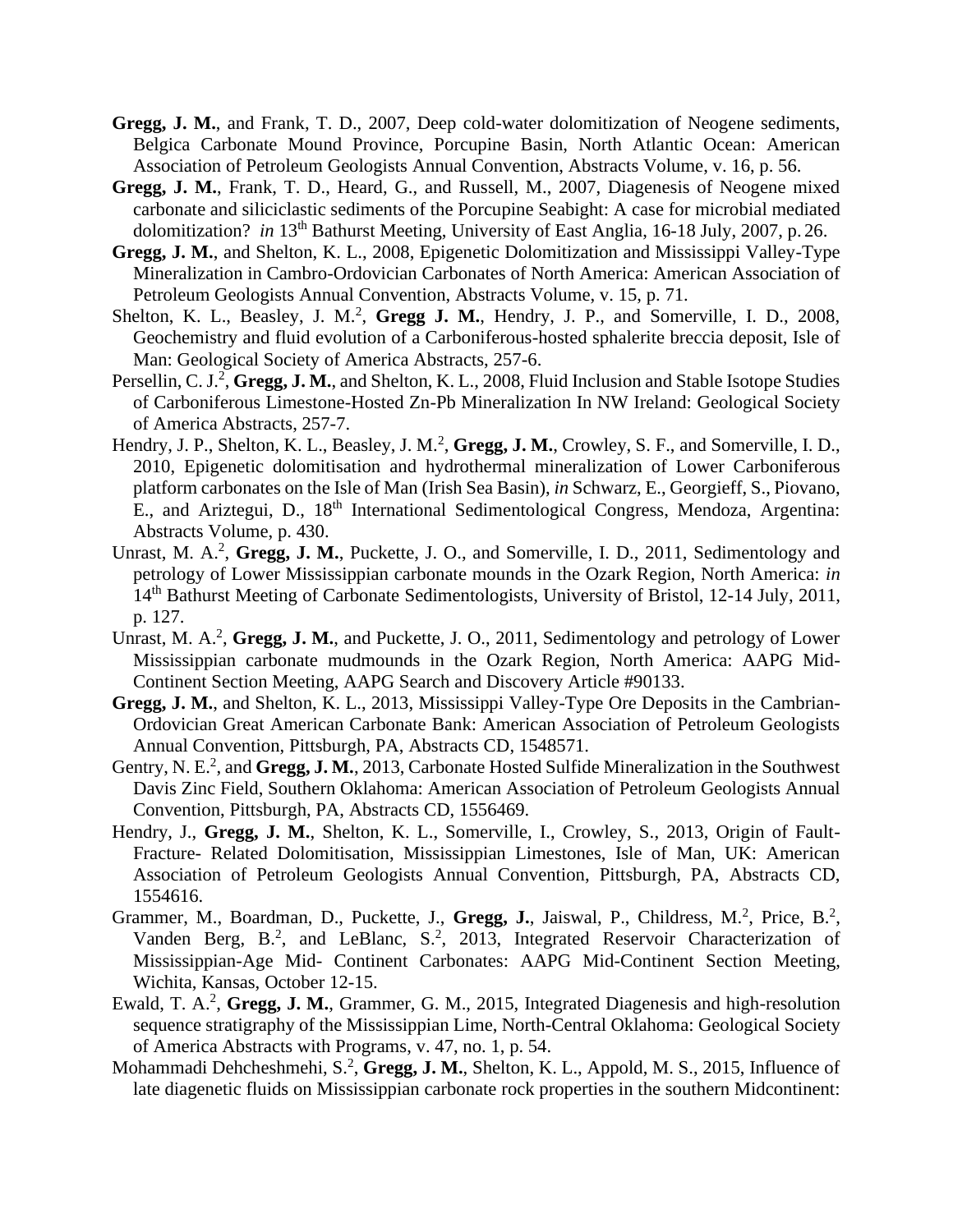Geological Society of America, Abstracts with Programs, v. 47, no. 1, p.46.

- Mohammadi Dehcheshmehi, S.<sup>2</sup>, Gregg, J. M., Shelton, K. L., Appold, M. S., 2015, Influence of diagenetic fluids on Mississippian carbonate rock properties in the southern Midcontinent: American Association of Petroleum Geologists Annual Convention, Denver, CO, Abstracts CD, 2088245.
- Jaiswal P., Gregg, J. M., Holman R.<sup>2</sup>, Mohammadi Dehcheshmehi, S.<sup>2</sup>, Grammer, G. M., 2015, Negative Flower Structure in the Mississippian Lime: Evidence of Secondary Porosity and a Possible Play Concept: American Association of Petroleum Geologists Annual Convention, Denver, CO, Abstracts CD, 2103509.
- Machel, H. G., **Gregg, J. M.**, Bish, D. L., and Kaczmarek, S. E., 2015, Microbial dolomite that isn't dolomite: *in* 15th Bathurst Meeting, 13-16 July, 2015 University of Edinburgh, UK, p. 80.
- Gregg, J. M., Silva, C.<sup>2</sup>, Smith, B. J.<sup>2</sup>, Derby, J. R., and Puckette, J. O., 2015, Dolomitization of the lower Cochrane Formation (Early Silurian) in the West Carney Hunton Field, Central Oklahoma U.S.A.: Mixing zone or normal seawater? : *in* 15<sup>th</sup> Bathurst Meeting, 13-16 July, 2015 University of Edinburgh, UK, p. 60-61.
- Perry, L. E.<sup>2</sup>, Shelton, K. L., Cavender, B. D.<sup>2</sup>, and Gregg, J. M., 2015, A New Look at the CL Microstratigraphy of Dolomite Cements in the World-Class Southeast Missouri MVT Pb-Zn-Cu District: Interplay of Early Fault-Related Systems and Regional Fluid Flow: *in* 15th Bathurst Meeting, 13-16 July, 2015 University of Edinburgh, UK, p. 90.
- Gregg, J. M., Mohammadi, S.<sup>2</sup>, Ewald, T. A.<sup>2</sup>, Unrast, M. A.<sup>2</sup>, Shelton, K. L., and Appold, M. S., 2015, Diagenesis of Mississippian Carbonates on the Southern Midcontinent: The influence of sasinal fluids: The Inaugural Mountjoy Meeting Abstract Book, Advances in Characterization and Modeling of Complex Carbonate Reservoirs, Banff, Alberta, August 23-28, p. 35.
- Hendry, J. and **Gregg, J. M.**, 2015, Fault-related dolomites on the Isle of Man and implications for the hydrothermal dolomite play concept: The Inaugural Mountjoy Meeting Abstract Book, Advances in Characterization and Modeling of Complex Carbonate Reservoirs, Banff, Alberta, p. 37.
- Kaczmarek, S. E., **Gregg, J. M.**, Bish, D. L., and Machel, H. G., 2015, Dolomite, very highmagnesium calcite, and microbes: The Inaugural Mountjoy Meeting Abstract Book, Advances in Characterization and Modeling of Complex Carbonate Reservoirs, Banff, Alberta, August 23-28, p. 43.
- Perry, L. E.<sup>2</sup>, Shelton, K. L., Cavender, B. D.<sup>2</sup>, and Gregg, J. M., 2015, Variations in CL microstratigraphy and isotope compositions of dolomite cements in the world-class Southeast Missouri MVT Pb-Zn-Cu district: Early fault-related systems versus regional fluid flow: Geological Society of America, Abstracts with Programs, v. 47, no. 7, p. 678.
- Schiffbauer, J. D.<sup>2</sup>, Shelton, K. L., Huntley, J. W., Fike, D. A., and Gregg, J. M., 2015, Recognition of SPICE and other carbon isotope excursions in the Upper Cambrian of Southern Missouri: Interaction of local and global carbon factories: Geological Society of America, Abstracts with Programs, v. 47, no. 7, p. 704.
- Mohammadi, S.<sup>2</sup>, Ewald, T. A.<sup>2</sup>, Gregg, J. M., Shelton, K. L., and Appold, M. S., 2016, Diagenetic history of Mississippian carbonate rocks in the Nemaha Ridge area, north-central Oklahoma, USA: Pan American Current Research on Fluid Inclusions Conference XIII, May 24-26, 2016, University of Missouri-Columbia, p. 92-93.
- Temple, B.<sup>2</sup>, and Gregg, J. M., 2016, Petrology and Geochemistry of Upper Cambrian and Lower Ordovician (Arbuckle Group) carbonates, NE Oklahoma and SW Missouri: Pan American Current Research on Fluid Inclusions Conference XIII, May 24-26, 2016, University of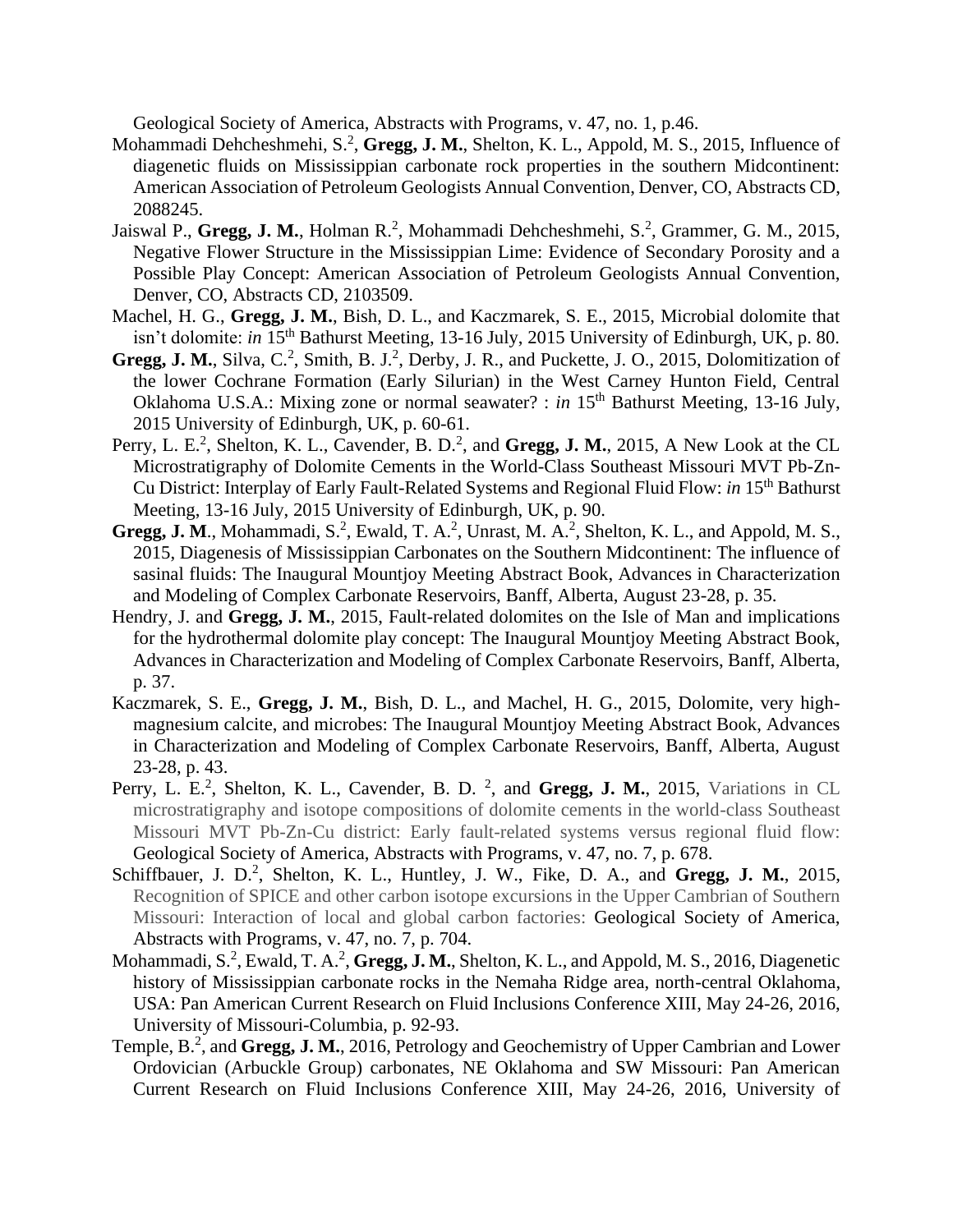Missouri-Columbia, p. 115-116.

- Schiffbauer, J. D., Huntley, J. W., Fike, D. A., Jeffrey, M. J.<sup>2</sup>, Gregg, J. M., and Shelton, K. L., 2016, Decoupling excursions, extinctions, and environmental change: the time-transgressive and facies- dependent Cambrian SPICE event: Geological Society of America Abstracts with Programs, v. 48, no. 7, doi: 10.1130/abs/2016AM-284431.
- Adelstein, T. A.<sup>2</sup>, Shelton, K. L., Perry, L. A.<sup>2</sup>, and Gregg, J. M., 2016, CL microstratigraphy and stable isotope compositions of dolomite cement in the zinc-rich West Fork MVT mine, Southeast Missouri: Geological Society *of America* Abstracts with Programs, v. 48, no. 7, doi: 10.1130/abs/2016AM-283339.
- Kaczmarek, S., **Gregg, J. M.**, Bish, D., and Machel, H., 2016, Unscrambling dolomite and highmagnesium calcite: 200+25 Dolomieu Conference, Wolkenstein, Italy, October 4-17, 2016.
- Lukoczki, G.<sup>2</sup>, Gregg, J. M., Haas, J., 2017, Multi-phase dolomitization, recrystallization, and porosity development of Middle Triassic shallow marine–peritidal carbonates of the Mecsek Mountains (SW Hungary): Mountjoy II – Carbonate Pore Systems, Austin, Texas, June 25-29, p. 88.
- Mohammadi, S., Taylor, A. E., and **Gregg, J. M.**, 2017, Cement diagenesis of Mississippian carbonates in the southern midcontinent of the USA: Mountjoy II – Carbonate Pore Systems, Austin, Texas, June 25-29, p. 107.
- Shelton, K. L., Truesdale, J. P.<sup>2</sup>, Gregg, J. M., Hendry, J. P., and Somerville, I. D., 2018, Fault associated dolomitization and base-metal sulfide vein formation in carboniferous rocks of the north Dublin coast, Ireland: the interplay of basinal- and basement involved fluids: Geological Society of America Abstracts with Programs, v. 50, no. 4, doi: 10.1130/abs/2018NC-312898.
- Dunseith, R. F.<sup>2</sup>, Gregg, J. M., and Grammer, G. M., 2018, Fluid Histories of Middle Ordovician Fault- Fracture Dolomite Oil Fields of the Southern Michigan Basin: AAPG Annual Convention and Exposition, Salt Lake City, May 20-23.
- Lukoczki, G.<sup>2</sup>, Sarin, P., Gregg, J. M., and John, C. M., 2018, Interpretation of Recrystallization Processes of Sedimentary Dolomites as Deduced From Crystal Structural and Geochemical Data With Implications for Reservoir Characterization: AAPG Annual Convention and Exposition, Salt Lake City, May 20-23.
- Gregg, J. M., Sarin, P., Lukoczki, G.<sup>2</sup>, 2018, Application of X-ray diffraction methods to understanding the diagenesis of dolomite:  $20<sup>th</sup>$  International Sedimentological Congress, Quebec City, August 13-17.
- Lukoczki, G.<sup>2</sup>, Gregg, J. M., Haas, J., Machel, H. G., and John, C. M., 2018, Multi-phase dolomitization and recrystallization of middle Triassic peritidal-shallow marine carbonates of SW Hungary: 20<sup>th</sup> International Sedimentological Congress, Quebec City, August 13-17.
- Lukoczki, G.<sup>2</sup>, Sarin, P., Gregg, J. M., 2018, Application of the Rietveld Refinement method for the study of dolomite diagenesis: 20<sup>th</sup> International Sedimentological Congress, Quebec City, August 13-17.
- Hendry, J. Shelton, K., Truesdale, J., **Gregg, J.**, Somerville, I., 2018, Dolomitisation and vein mineralisation of mississippian limestones on the faulted margins of a metalliferous basin, north Dublin coast, Ireland: 20<sup>th</sup> International Sedimentological Congress, Quebec City, August 13-17.
- Bailey, P.<sup>2</sup>, and Gregg, J. M., 2019, Diagenesis of the Arbuckle Group in Eastern and Central Oklahoma: AAPG Annual Convention and Exposition, San Antonio, May 19-22.
- Lukoczki, G.<sup>2</sup>, Sarin, P., Gregg, J. M., John, C. M., 2019, Geochemistry and crystallography of recrystallized sedimentary dolomites: Goldschmidt, Barcelona, August 18-23.